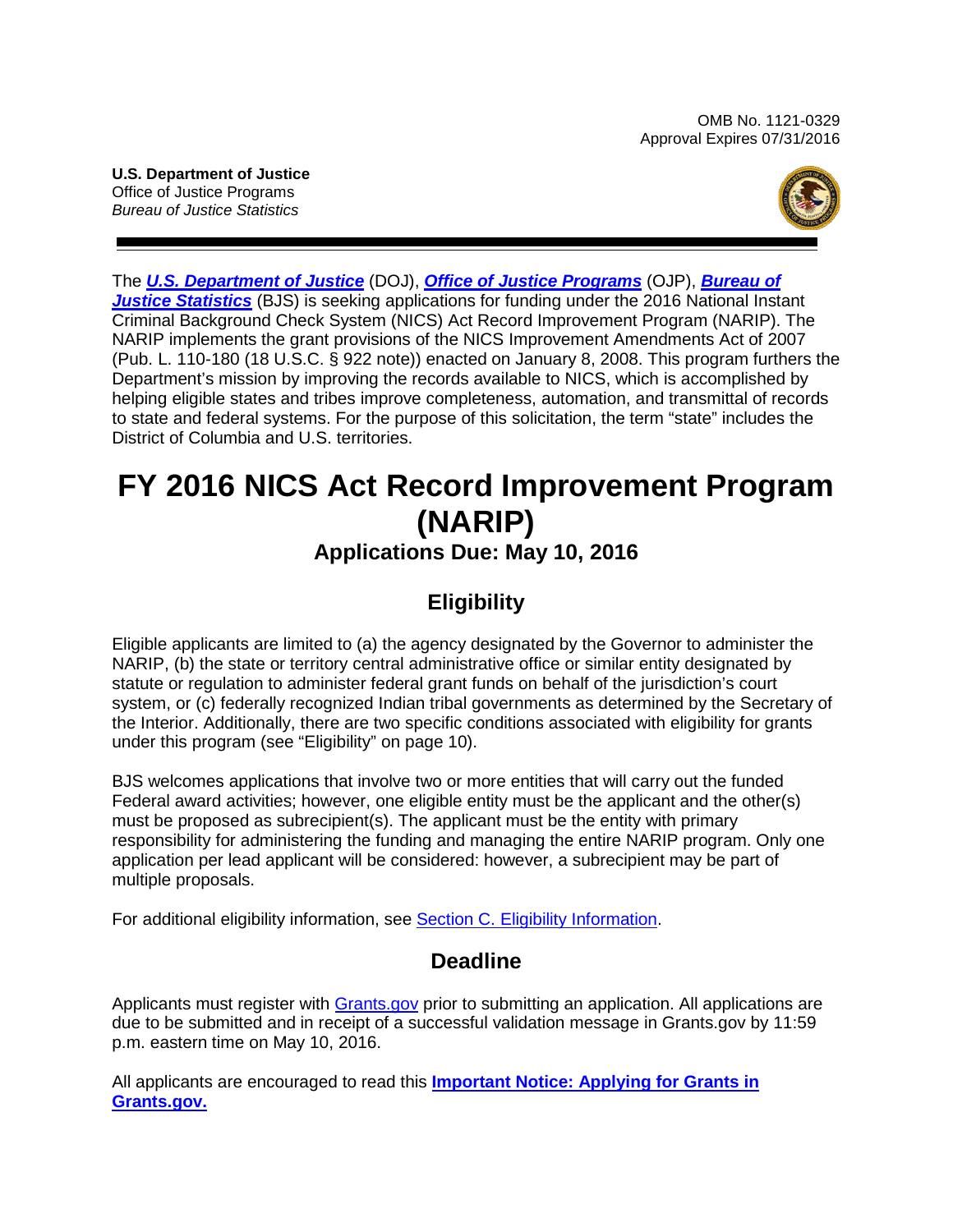For additional information, see [How to](#page-19-0) Apply in Section D. Application and Submission [Information.](#page-10-0)

# **Contact Information**

For technical assistance with submitting an application, contact the Grants.gov Customer Support Hotline at 800-518-4726 or 606-545-5035, or via email to [support@grants.gov.](mailto:support@grants.gov) The [Grants.gov](http://www.grants.gov/applicants/apply_for_grants.jsp) Support Hotline hours of operation are 24 hours a day, 7 days a week, except federal holidays.

Applicants that experience unforeseen Grants.gov technical issues beyond their control that prevent them from submitting their application by the deadline must email the BJS contact identified below **within 24 hours after the application deadline** and request approval to submit their application. Additional information on reporting technical issues is found under "Experiencing Unforeseen Grants.gov Technical Issues" in the [How to Apply](#page-19-0) section.

For assistance with any other requirements of this solicitation, contact Devon B. Adams, Chief, Criminal Justice Data Improvement Program*,* by telephone at 202-307-0765, or by email at [askbjs@usdoj.gov.](mailto:askbjs@usdoj.gov?subject=2016%20NARIP) Include "2016 NARIP" in the subject line.

Grants.gov number assigned to this announcement: BJS-2016-9017

Release date: February 12, 2016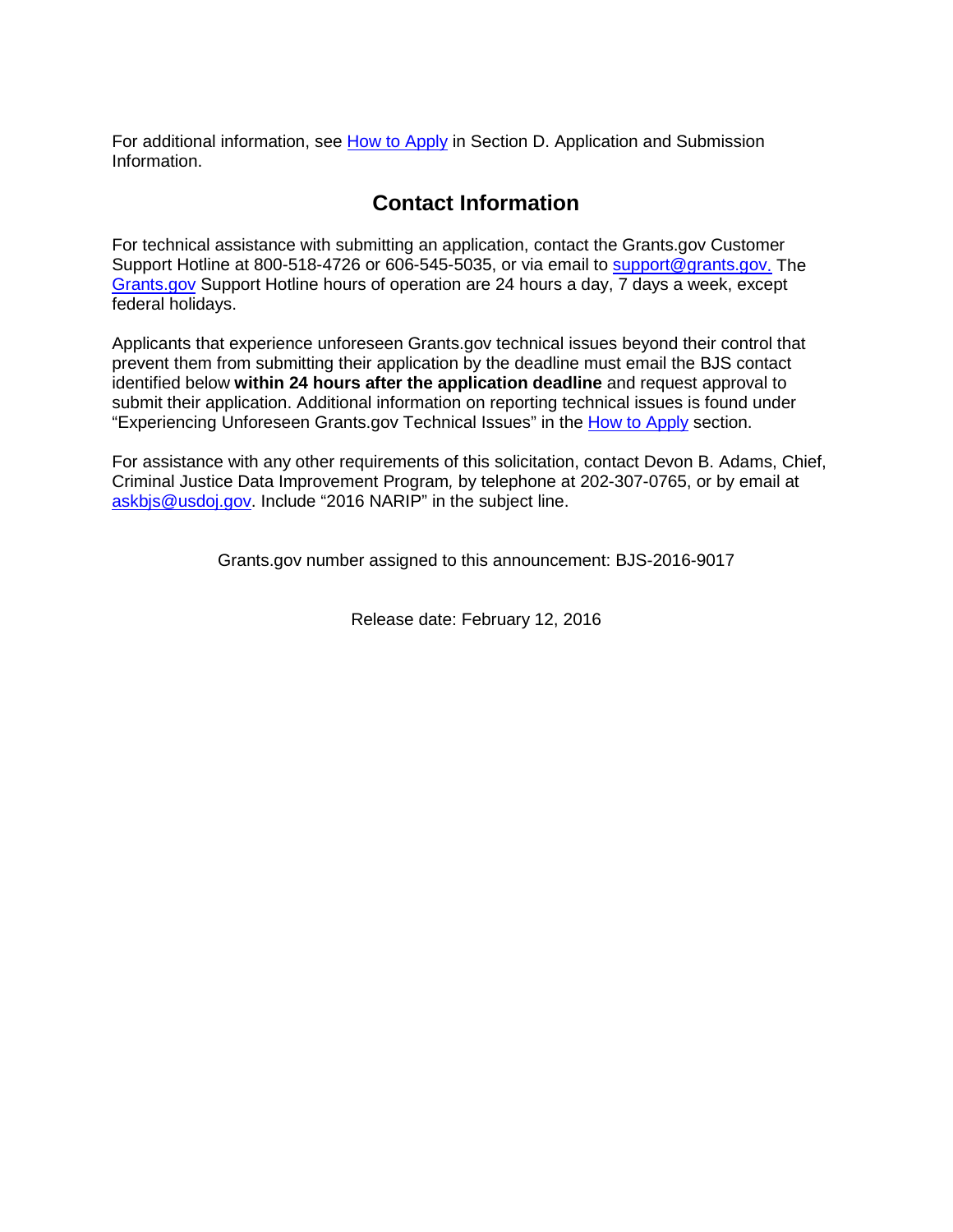# **Contents**

| Limitation on Use of Award Funds for Employee Compensation; Waiver  9          |  |
|--------------------------------------------------------------------------------|--|
| Prior Approval, Planning, and Reporting of Conference/Meeting/Training Costs10 |  |
|                                                                                |  |
|                                                                                |  |
|                                                                                |  |
|                                                                                |  |
|                                                                                |  |
|                                                                                |  |
|                                                                                |  |
|                                                                                |  |
|                                                                                |  |
|                                                                                |  |
|                                                                                |  |
|                                                                                |  |
| General Information about Post-Federal Award Reporting Requirements 27         |  |
|                                                                                |  |
|                                                                                |  |
|                                                                                |  |
|                                                                                |  |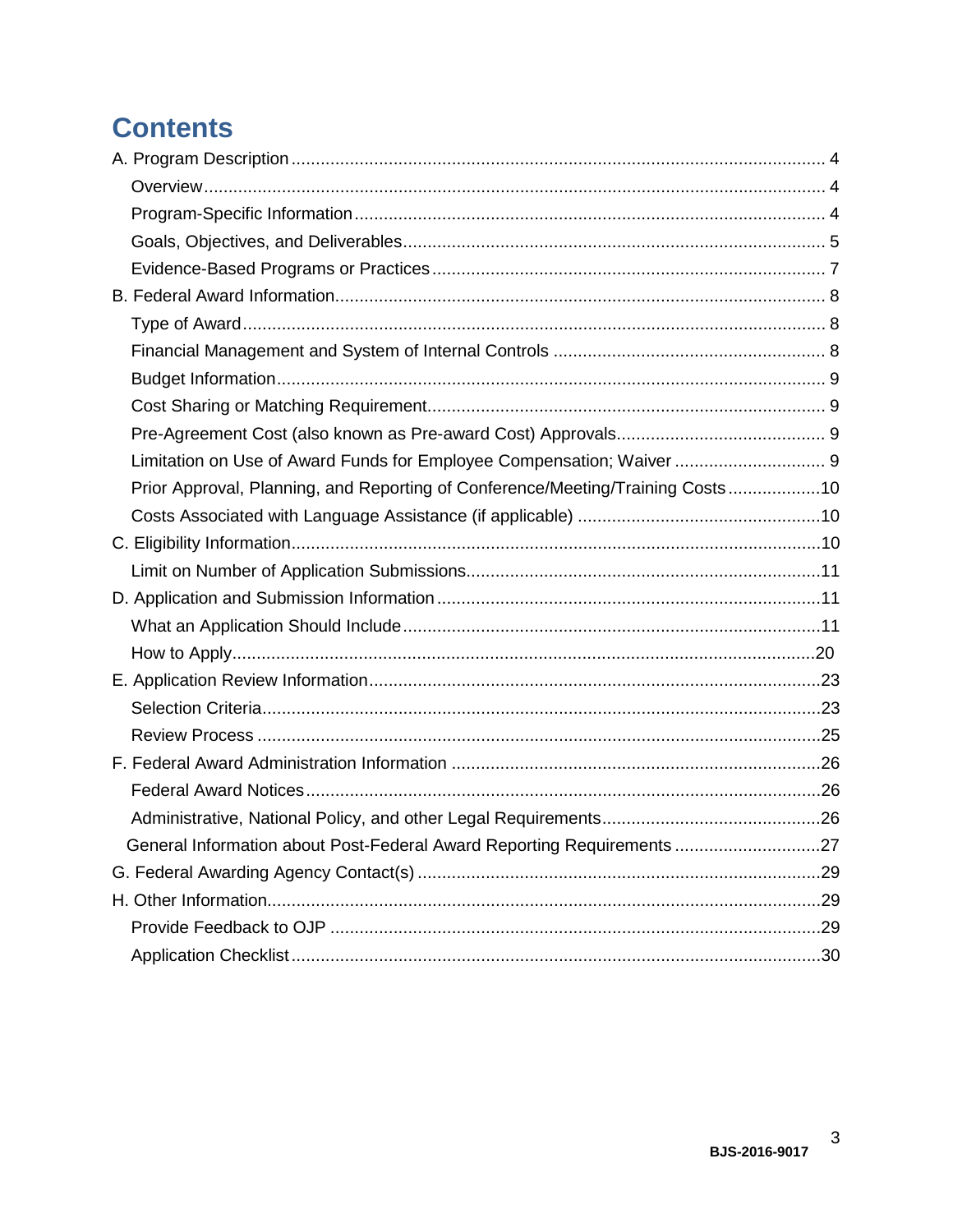# **FY 2016 NICS Act Record Improvement Program (NARIP) (CFDA #16.813)**

# <span id="page-3-0"></span>**A. Program Description**

# <span id="page-3-1"></span>**Overview**

The Bureau of Justice Statistics (BJS) is publishing this notice to announce the continuation of the National Instant Criminal Background Check System (NICS) Act Record Improvement Program (NARIP) in Fiscal Year (FY) 2016, identify the program priorities, and provide information on application requirements.

The NICS Improvement Amendments Act of 2007, Pub. L. 110-180 (NIAA or the Act), was signed into law on January 8, 2008, in the wake of the April 2007 shooting tragedy at Virginia Tech. The Virginia Tech shooter was able to purchase firearms from a Federal Firearms Licensee (FFL) because information about his prohibiting mental health history was not available to the NICS, and the system was therefore unable to deny the transfer of the firearms used in the shootings. The NIAA seeks to address the gap in information available to NICS about such prohibiting mental health adjudications and commitments, and other prohibiting factors. Filling these information gaps will better enable the system to operate as intended to keep guns out of the hands of persons prohibited by federal or state law from receiving or possessing firearms. The automation of records will also reduce delays for law-abiding persons to purchase firearms.

The NIAA authorized a grant program to assist states in providing certain information to the NICS and prescribes grant penalties for noncompliance with the NIAA's record completeness goals. Additionally, pursuant to the Act, there are certain conditions, described under [Section C.](#page-9-0) [Eligibility Information,](#page-9-0) that a state must satisfy in advance of receiving grants under the Act.

# <span id="page-3-2"></span>**Program-Specific Information**

# **Authorizing Legislation**

Pursuant to 42 U.S.C. § 3732(c), BJS is authorized to "provide for improvements in the accuracy, quality, timeliness, immediate accessibility, and integration of state criminal history and related records, support the development and enhancement of national systems of criminal history and related records including the NICS, the National Incident-Based Reporting System (NIBRS), and the records of the National Crime Information Center (NCIC), facilitate state participation in national records and information systems, and support statistical research for critical analysis of the improvement and utilization of criminal history records." The NCHIP and the NARIP are two means by which BJS provides for such improvements.

The NARIP is authorized by the NIAA, enacted on January 8, 2008. Among other things, the NIAA provides that grants are to be made in a manner consistent with NCHIP. Therefore, NARIP application procedures parallel the provisions of the Crime Identification Technology Act of 1998, which guide NCHIP and implement the requirements of the following:

4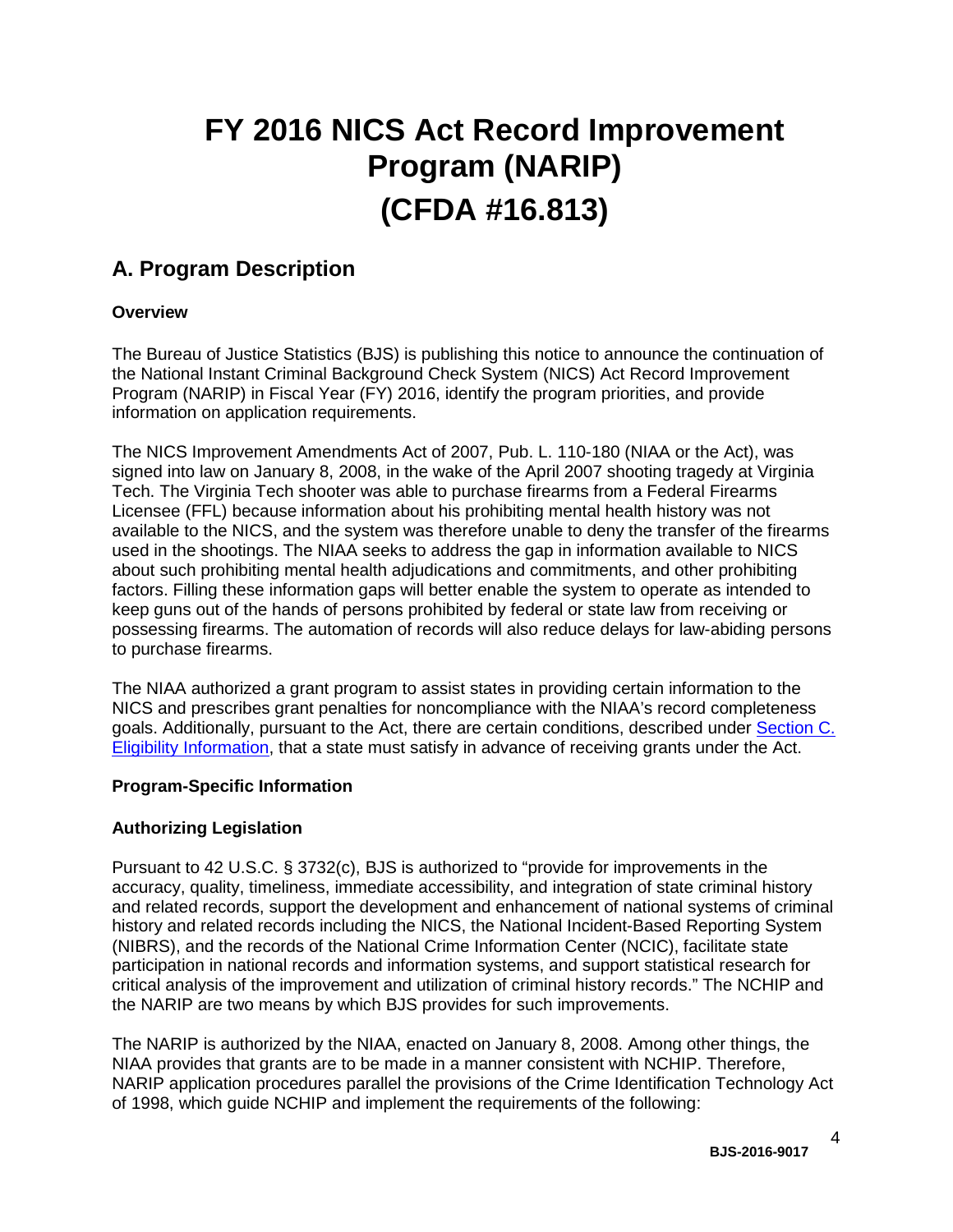- the Crime Identification Technology Act of 1998 (CITA), Pub. L. No. 105-251, 112 Stat. 1871 (1998), codified at 42 U.S.C. § 14601 et seq.
- the Brady Handgun Violence Prevention Act (Brady Act), Pub. L. No. 103-159, 107 Stat. 1536 (1993), codified as amended at 18 U.S.C. § 921 et seq.
- the National Child Protection Act of 1993 (NCPA), Pub. L. No. 103-209, 107 Stat. 2490 (1993), codified as amended at 42 U.S.C. §§ 3759, 5101 note, 5119, 5119a, 5119b, and 5119c
- those provisions of the Omnibus Crime Control and Safe Streets Act of 1968 (Omnibus Act), Pub. L. No. 90-351, 82 Stat. 197 (1968), codified as amended at 42 U.S.C. § 3711 et seq., as amended; and the Violent Crime Control and Law Enforcement Act of 1994 (Violent Crime Control Act), Pub. L. No. 103-322, 108 Stat. 1796 (1994), which pertain to the establishment, maintenance, analysis, or use of criminal history records and criminal record systems
- relevant requirements of the Jacob Wetterling Crimes Against Children and Sexually Violent Offender Registration Act, Pub. L. No. 103-322, 108 Stat. 2038; Megan's Law, Pub. L. No. 104-145, 110 Stat. 1345; and the Pam Lychner Sexual Offender Tracking and Identification Act of 1996, Pub. L. No. 104-236, 110 Stat. 3093; and Title 1 of the Adam Walsh Child Protection and Safety Act of 2006, Pub. L. No 109-248
- the Victims of Trafficking and Violence Protection Act of 2000, Pub. L. No. 106-386, 114 Stat. 1464 (2000) and related laws pertaining to the identification, collection, analysis, and interstate exchange records relating to domestic violence and stalking (including protection orders).

## <span id="page-4-0"></span>**Goals, Objectives, and Deliverables**

## **Record Completeness Goals and Incentives**

The NIAA has provisions that require states to meet specific goals for completeness of the records submitted to the Attorney General identifying individuals prohibited by federal law from possessing firearms. The records covered include automated information needed by the NICS to identify felony convictions, felony indictments, fugitives from justice, drug arrests and convictions, prohibiting mental health adjudications and commitments, domestic violence protection orders, and misdemeanor crimes of domestic violence. The Act provides incentives for states to meet the goals it sets for greater record completeness:

- First, the Act allows states to obtain a waiver, beginning in 2011, of the state matching requirement under NCHIP if a state provides at least 90% of its records identifying persons in specified prohibited categories;
- Second, the Act authorizes grant programs described herein, which, pursuant to the Act, are being administered consistent with NCHIP, for state executive and judicial agencies to establish and upgrade information automation and identification technologies for timely submission of final criminal record dispositions and other information relevant to NICS checks; and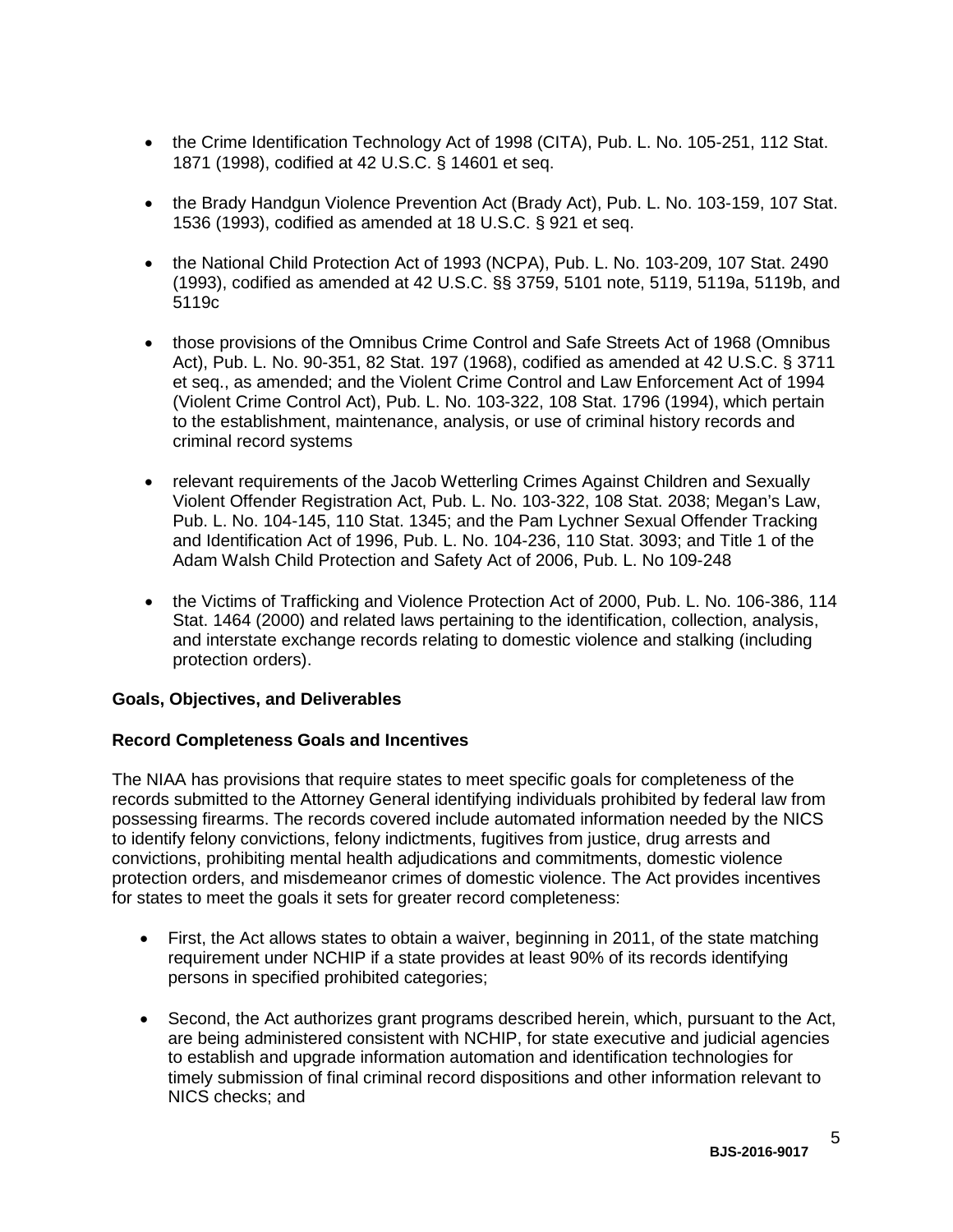• Finally, the Act provides for discretionary and mandatory Byrne Justice Assistance Grant (JAG) program funding penalties, unless the penalties are waived by the Attorney General for good cause. The penalties are specific in relation to meeting record completeness requirements and the time lapsed from January 8, 2008, when NIAA was enacted. As of January 2011, 3% could be withheld if records are less than 70% complete. In 2013, 4% may be withheld if records are less than 70% complete. In 2018, 5% shall be withheld if the records are less than 90% complete, unless the Attorney General waives the penalty upon finding that a State is making a reasonable effort to comply with the NIAA. [Note: No penalties or waivers have been imposed to date.]

# **Program Goals**

The NARIP was enacted to improve the completeness, automation, and transmittal of records to state and federal systems used by the NICS. Such records include criminal history records, records of felony convictions, warrants, records of protective orders, convictions for misdemeanors involving domestic violence and stalking, drug arrests and convictions, records of mental health adjudications, and others which may disqualify an individual from possessing or receiving a firearm under federal law. Helping states, state court systems, and tribes to automate these records will also reduce delays for law-abiding gun purchasers.

# **FY 2016 Priority Area – Improve Reporting of Mental Health Information to NICS**

BJS continues to emphasize the need for applicants to focus efforts on making information on persons prohibited from possessing firearms for mental health reasons accessible to NICS. Therefore, recipients of funds must agree to use a portion of awarded funds to make such records accessible to NICS unless the state certifies in the application that it:

- 1) Already submits to NICS information on all persons prohibited from possessing firearms for mental health reasons; or
- 2) Will focus funds on another category of qualifying NICS records that the state reasonably argues represents a greater information gap; or
- 3) Is prohibited by law from sharing information with NICS on persons prohibited for mental health reasons (with citations to the relevant state law). Note: HIPPA is not considered to be a prohibiting factor.

## **State Grants**

Section 103 of the NIAA provides that the grants "shall be used by the States and Indian tribal governments, in conjunction with units of local government and State and local courts, to establish or upgrade information and identification technologies for firearms eligibility determinations." In accordance with the NIAA, a grant to a state, territory, or Indian tribe may only be used to—

- Supply accurate and timely information to the Attorney General concerning the identity of persons who have a federally prohibiting mental health adjudication or commitment
- Create electronic systems that provide accurate and up-to-date information directly related to checks under the NICS, including court disposition and corrections records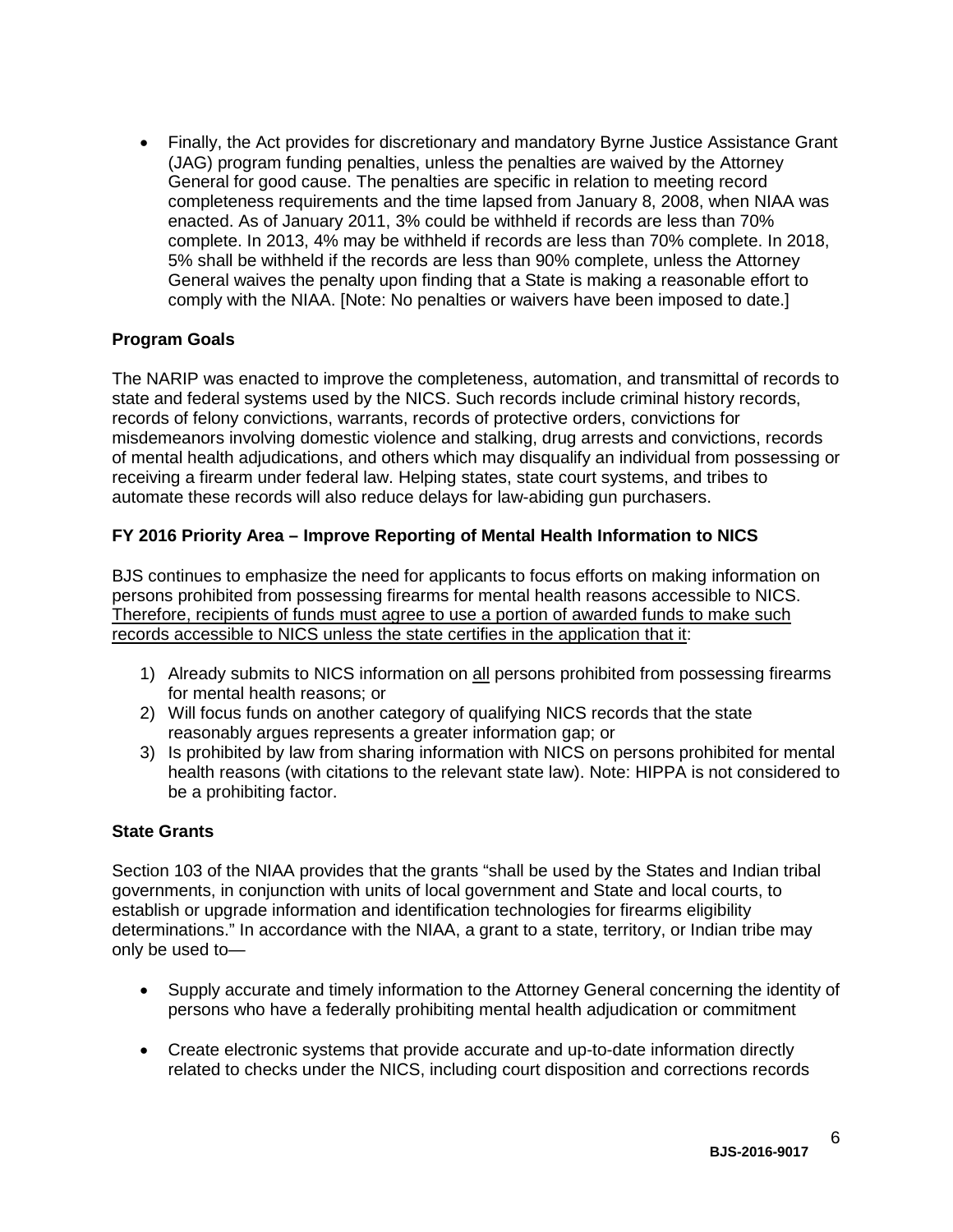- Assist states in establishing or enhancing their own capacities to perform NICS background checks
- Supply accurate and timely information to the Attorney General concerning final dispositions of criminal records to databases accessed by NICS
- Supply accurate and timely court orders and records of misdemeanor crimes of domestic violence for inclusion in federal and state law enforcement databases used to conduct NICS background checks
- Collect and analyze data needed to demonstrate levels of state compliance with the NIAA
- Maintain the required relief from disabilities program in accordance with the NIAA (however, by statute, not less than 3% and no more than 10% of each grant shall be used for this purpose).

# **State Court Grants**

Section 301 of the NIAA provides that grants shall be made to each state or tribal government, consistent with plans for the integration, automation, and accessibility of criminal history records, for use by the court systems to improve automation and transmittal to federal and state repositories of (1) criminal history dispositions, (2) records relevant to determining whether a person has been convicted of a misdemeanor crime of domestic violence or whether a person is a subject of a prohibiting domestic violence protection order, and (3) prohibiting mental health adjudications and commitments.

Further, the law provides that the amounts granted shall be used by the court system only to implement—

- Assessments, as necessary, of the capabilities of state courts to automate and transmit arrest and conviction records, court orders, and mental health adjudications or commitments to federal and state record repositories
- Policies, systems, and procedures to automate and transmit arrest and conviction records, court orders, and mental health adjudications or commitments to federal and state record repositories.

## <span id="page-6-0"></span>**Evidence-Based Programs or Practices**

OJP strongly emphasizes the use of data and evidence in policymaking and program development in criminal justice, juvenile justice, and crime victim services. OJP is committed to:

- Improving the quantity and quality of evidence OJP generates
- Integrating evidence into program, practice, and policy decisions within OJP and the field
- Improving the translation of evidence into practice

OJP considers programs and practices to be evidence-based when their effectiveness has been demonstrated by causal evidence, generally obtained through one or more outcome evaluations. Causal evidence documents a relationship between an activity or intervention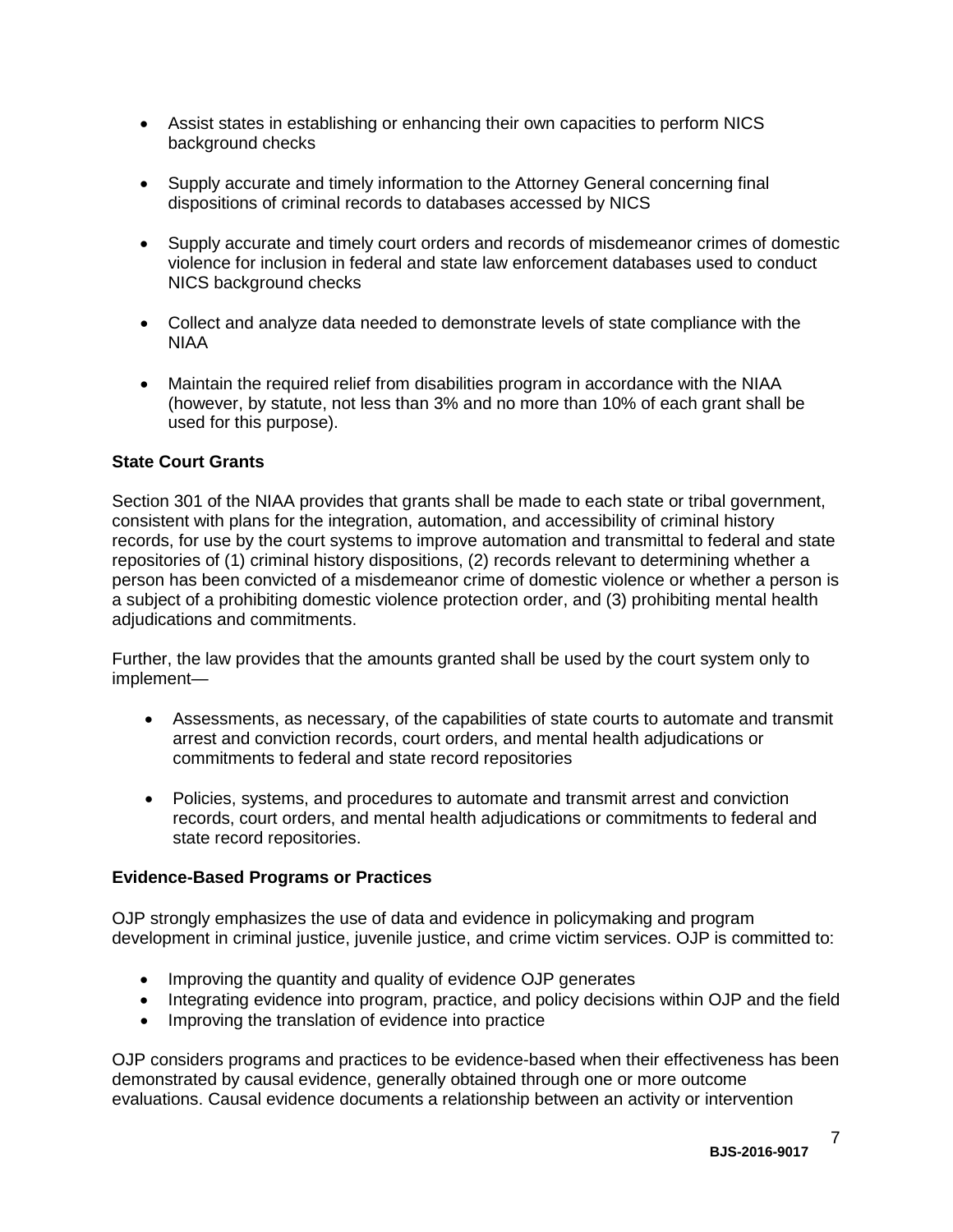(including technology) and its intended outcome, including measuring the direction and size of a change, and the extent to which a change may be attributed to the activity or intervention. Causal evidence depends on the use of scientific methods to rule out, to the extent possible, alternative explanations for the documented change. The strength of causal evidence, based on the factors described above, will influence the degree to which OJP considers a program or practice to be evidence-based. The [OJP CrimeSolutions.gov](http://www.crimesolutions.gov/) website is one resource that applicants may use to find information about evidence-based programs in criminal justice, juvenile justice, and crime victim services.

# <span id="page-7-0"></span>**B. Federal Award Information**

# **Amount and Length of Awards**

FY 2016 NARIP awards will be made for up to 24 months. Funded activities may begin on or after October 1, 2016. All activities must be scheduled to be completed by September 30, 2018.

BJS is unable to estimate the number of awards to be made or the maximum amount awarded per state. The number and amount of awards will be totally dependent on the extent to which the projects proposed address the program priority areas and the demonstrated level of need.

All awards are subject to the availability of appropriated funds and to any modifications or additional requirements that may be imposed by law. The FY 2016 NARIP appropriation is \$25 million.

# <span id="page-7-1"></span>**Type of Awar[d1](#page-7-3)**

BJS expects that it will make any award from this solicitation in the form of a cooperative agreement, which is a particular type of grant used if BJS expects to have ongoing substantial involvement in award activities. Substantial involvement includes direct oversight and involvement with the grantee organization in implementation of the grant, but does not involve day-to-day project management. See [Administrative, National Policy, and other Legal](#page-25-2)  [Requirements,](#page-25-2) under [Section F. Federal Award Administration Information,](#page-25-3) for details regarding the federal involvement anticipated under an award from this solicitation

# <span id="page-7-2"></span>**Financial Management and System of Internal Controls**

Award recipients and subrecipients (including any recipient or subrecipient funded in response to this solicitation that is a pass-through entity<sup>2</sup>) must, as described in the Part 200 Uniform Requirements set out at 2 C.F.R. 200.303:

(a) Establish and maintain effective internal control over the Federal award that provides reasonable assurance that the recipient (and any subrecipient) is managing the federal award in compliance with Federal statutes, regulations, and the terms and conditions of the federal award. These internal controls should be in compliance with guidance in "Standards for Internal Control in the Federal Government" issued by the Comptroller General of the

8

<span id="page-7-3"></span> $\overline{a}$ <sup>1</sup> *See generally* 31 U.S.C. §§ 6301-6305 (defines and describes various forms of federal assistance relationships, including grants and cooperative agreements (a type of grant)).

<span id="page-7-4"></span><sup>2</sup> For purposes of this solicitation (or program announcement), "pass-through entity" includes any entity eligible to receive funding as a recipient or subrecipient under this solicitation (or program announcement) that, if funded, may make a subaward(s) to a subrecipient(s) to carry out part of the funded program.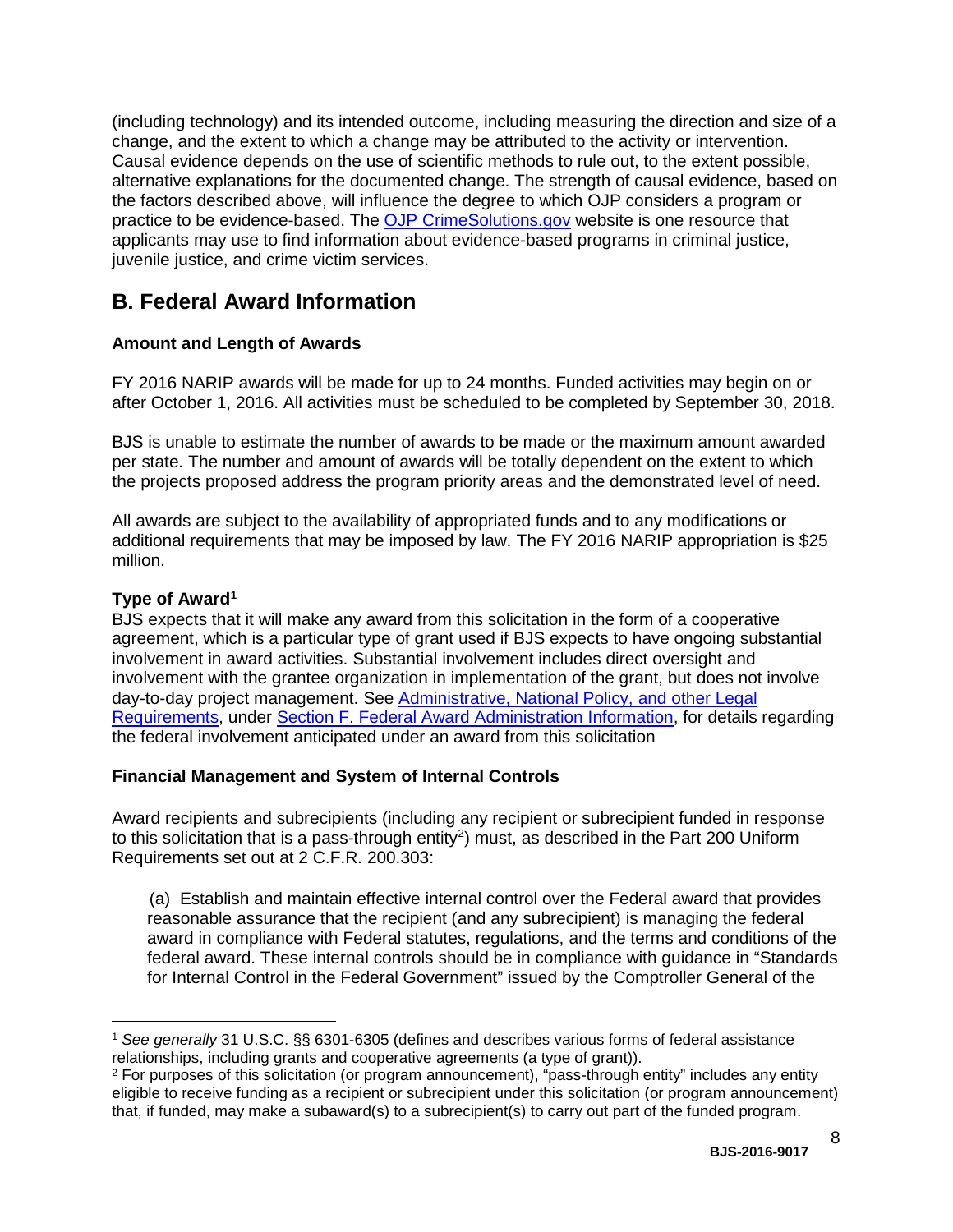United States and the "Internal Control Integrated Framework," issued by the Committee of Sponsoring Organizations of the Treadway Commission (COSO).

(b) Comply with Federal statutes, regulations, and the terms and conditions of the Federal awards.

(c) Evaluate and monitor the recipient's (and any subrecipient's) compliance with statutes, regulations, and the terms and conditions of Federal awards.

(d) Take prompt action when instances of noncompliance are identified including noncompliance identified in audit findings.

(e) Take reasonable measures to safeguard protected personally identifiable information and other information the Federal awarding agency or pass-through entity designates as sensitive or the recipient (or any subrecipient) considers sensitive consistent with applicable Federal, state, local, and tribal laws regarding privacy and obligations of confidentiality.

In order to better understand administrative requirements and cost principles, applicants are encouraged to enroll, at no charge, in the Department of Justice Grants Financial Management Online Training available [here.](http://gfm.webfirst.com/)

#### <span id="page-8-0"></span>**Budget Information**

#### <span id="page-8-1"></span>**Cost Sharing or Matching Requirement**

This solicitation does not require a match. However, if a successful application proposes a voluntary match amount, and OJP approves the budget, the total match amount incorporated into the approved budget becomes mandatory and subject to audit.

#### <span id="page-8-2"></span>**Pre-Agreement Cost (also known as Pre-award Cost) Approvals**

Pre-agreement costs are costs incurred by the applicant prior to the start date of the period of performance of the grant award.

OJP does not typically approve pre-agreement costs; an applicant must request and obtain the prior written approval of OJP for all such costs. If approved, pre-agreement costs could be paid from grant funds consistent with a grantee's approved budget, and under applicable cost standards. However, all such costs prior to award and prior to approval of the costs are incurred at the sole risk of an applicant. Generally, no applicant should incur project costs *before* submitting an application requesting federal funding for those costs. Should there be extenuating circumstances that appear to be appropriate for OJP's consideration as preagreement costs, the applicant should contact the point of contact listed on the title page of this announcement for details on the requirements for submitting a written request for approval. See the section on Costs Requiring Prior Approval in the [Financial Guide,](http://ojp.gov/financialguide/DOJ/index.htm) for more information.

## <span id="page-8-3"></span>**Limitation on Use of Award Funds for Employee Compensation; Waiver**

With respect to any award of more than \$250,000 made under this solicitation, recipients may not use federal funds to pay total cash compensation (salary plus cash bonuses) to any employee of the award recipient at a rate that exceeds 110% of the maximum annual salary payable to a member of the Federal Government's Senior Executive Service (SES) at an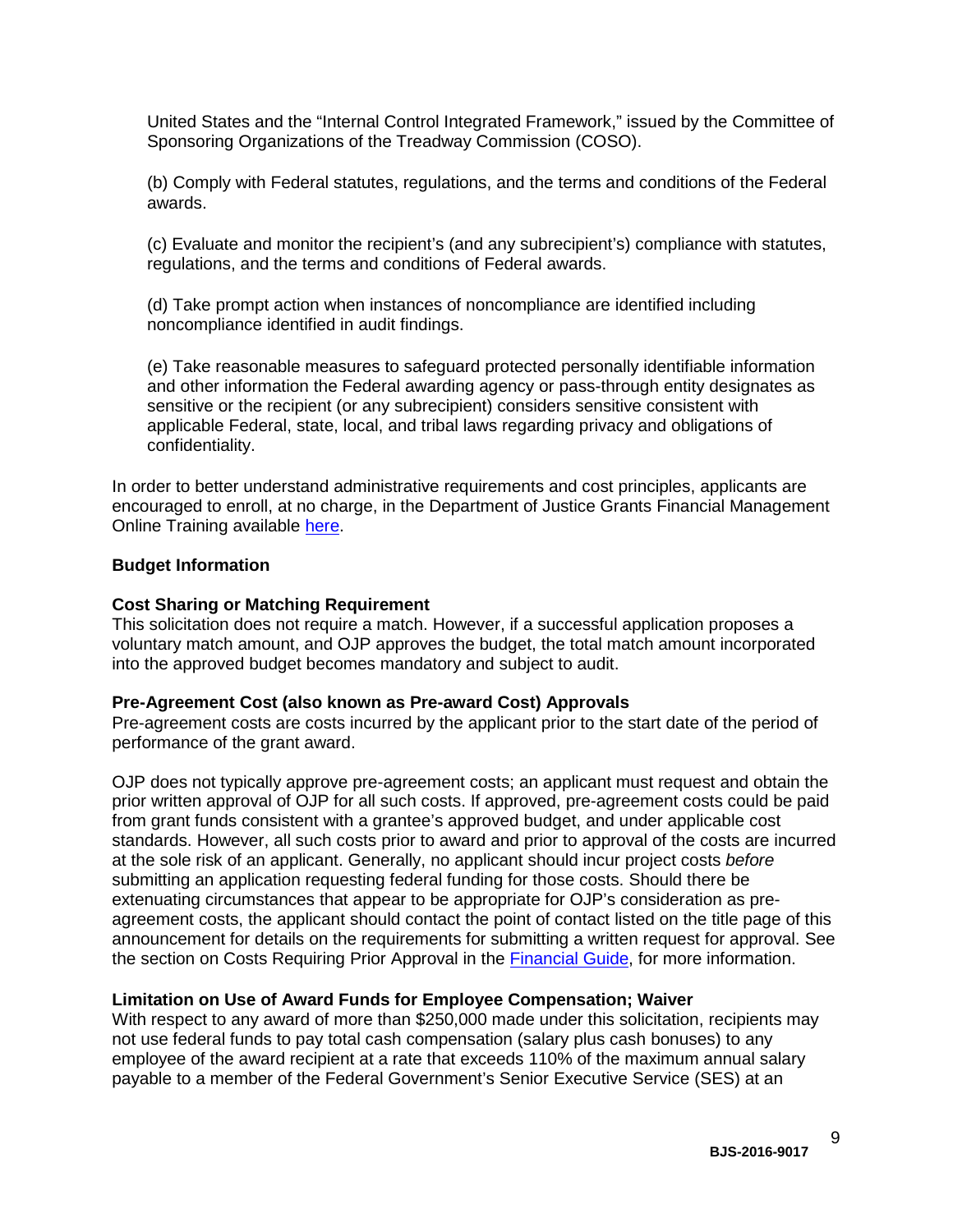agency with a Certified SES Performance Appraisal System for that year. [3](#page-9-3) The 2016 salary table for SES employees is available at the Office of Personnel Management [website.](http://www.opm.gov/policy-data-oversight/pay-leave/salaries-wages/salary-tables/16Tables/exec/html/ES.aspx) Note: A recipient may compensate an employee at a greater rate, provided the amount in excess of this compensation limitation is paid with non-federal funds. (Any such additional compensation will not be considered matching funds where match requirements apply.) For employees who charge only a portion of their time to an award, the allowable amount to be charged is equal to the percentage of time worked times the maximum salary limitation.

The Director of BJS may exercise discretion to waive, on an individual basis, the limitation on compensation rates allowable under an award. An applicant requesting a waiver should include a detailed justification in the budget narrative of the application. Unless the applicant submits a waiver request and justification with the application, the applicant should anticipate that BJS will request the applicant to adjust and resubmit the budget.

The justification should include the particular qualifications and expertise of the individual, the uniqueness of the service the individual will provide, the individual's specific knowledge of the program or project being undertaken with award funds, and a statement explaining that the individual's salary is commensurate with the regular and customary rate for an individual with his/her qualifications and expertise, and for the work to be done.

# <span id="page-9-1"></span>**Prior Approval, Planning, and Reporting of Conference/Meeting/Training Costs**

OJP strongly encourages applicants that propose to use award funds for any conference-, meeting-, or training-related activity to review carefully—before submitting an application—the OJP policy and guidance on conference approval, planning, and reporting available at [www.ojp.gov/financialguide/DOJ/PostawardRequirements/chapter3.10a.htm](http://www.ojp.gov/financialguide/DOJ/PostawardRequirements/chapter3.10a.htm). OJP policy and guidance (1) encourage minimization of conference, meeting, and training costs; (2) require prior written approval (which may affect project timelines) of most conference, meeting, and training costs for cooperative agreement recipients and of some conference, meeting, and training costs for grant recipients; and (3) set cost limits, including a general prohibition of all food and beverage costs.

## <span id="page-9-2"></span>**Costs Associated with Language Assistance (if applicable)**

If an applicant proposes a program or activity that would deliver services or benefits to individuals, the costs of taking reasonable steps to provide meaningful access to those services or benefits for individuals with limited English proficiency may be allowable. Reasonable steps to provide meaningful access to services or benefits may include interpretation or translation services where appropriate.

For additional information, see the "Civil Rights Compliance" section under "Solicitation Requirements" in the [OJP Funding Resource Center.](http://ojp.gov/funding/index.htm)

# <span id="page-9-0"></span>**C. Eligibility Information**

 $\overline{a}$ 

The NIAA provides that the grants authorized are to be made in a manner consistent with the National Criminal History Improvement Program (NCHIP).

Applications must be submitted by (a) the agency designated by the Governor to administer the NCHIP program, (b) the state or territory central administrative office or similar entity designated

<span id="page-9-3"></span><sup>3</sup> OJP does not apply this limitation on the use of award funds to the nonprofit organizations listed at Appendix VIII to 2 C.F.R. Part 200.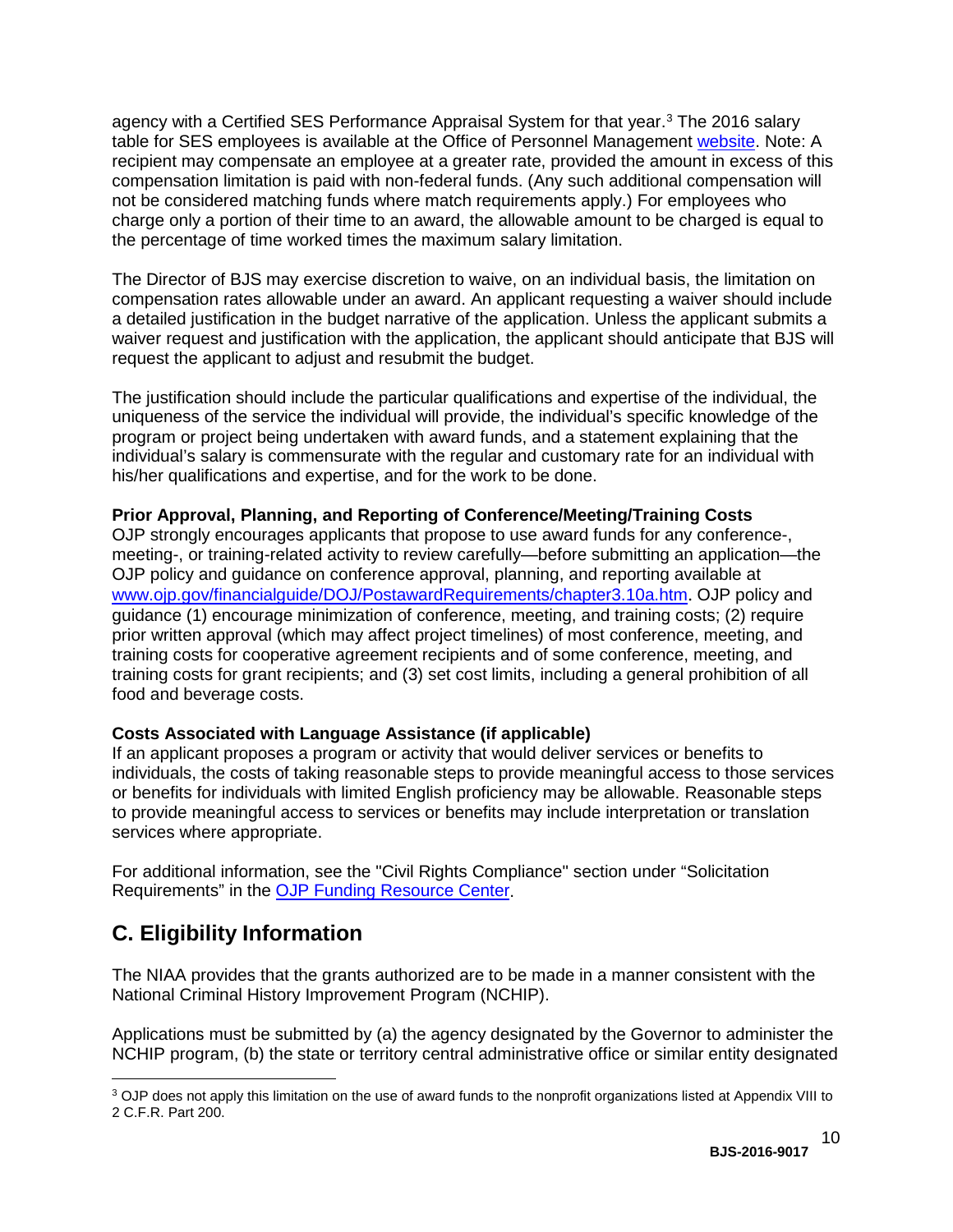by statute or regulation to administer federal grant funds on behalf of the jurisdiction's court system, or (c) federally recognized Indian tribal governments.

Note - In accordance with the NIAA (see 18 U.S.C. § 922 note), there are two specific conditions that each state must satisfy before being eligible to receive grants:

- 1. First, "each State shall provide the Attorney General with a reasonable estimate, as calculated by a method determined by the Attorney General… of the number of the records" subject to the NIAA completeness requirements. The last round of estimates was collected in 2011. Applicants under this solicitation should confirm with BJS whether this eligibility criteria has been met.
- 2. Second, "to be eligible for a grant under this [program], a State shall certify, to the satisfaction of the Attorney General, that the State has implemented a relief from disabilities program." *(Id.)* For the purpose of this solicitation, a "relief from disabilities program" is a program that permits persons who have been adjudicated a mental defective or committed to a mental institution to obtain relief from the firearms disabilities imposed by law as a result of such adjudication or commitment. This relief must be based on a finding, in accordance with principles of due process, by a state court, board, commission, or other lawful authority, that the circumstances of the disability and the person's record and reputation are such that the person will not be likely to act in a manner dangerous to the public safety and that the granting of relief would not be contrary to the public interest. The certification form is available on the ATF website at [www.atf.gov/files/forms/download/atf-f-3210-12.pdf.](http://www.atf.gov/files/forms/download/atf-f-3210-12.pdf) For further information, please visit NICS Improvement Act Questions and Answers on the BJS website at [http://www.bjs.gov/index.cfm?ty=tp&tid=49.](http://www.bjs.gov/index.cfm?ty=tp&tid=49)

Further, applications submitted on behalf of state court systems must specifically assure that (1) the court system has the capability to contribute and will transmit pertinent information to the NICS established under section 103(b) of the Brady Handgun Violence Prevention Act (18 U.S.C. § 922 note), and (2) it will coordinate the programs proposed for NARIP funding with other federally funded information technology programs, including directly funded local programs.

(See "Additional Attachments" on page 19.)

For additional information on cost sharing or matching requirements, see [Section B.](#page-7-0) Federal [Award Information.](#page-7-0)

## <span id="page-10-1"></span>**Limit on Number of Application Submissions**

If an applicant submits multiple versions of the same application, BJS will review only the most recent system-validated version submitted. For more information on system-validated versions, see [How to Apply.](#page-19-0)

# <span id="page-10-3"></span><span id="page-10-0"></span>**D. Application and Submission Information**

## <span id="page-10-2"></span>**What an Application Should Include**

Applicants should anticipate that if they fail to submit an application that contains all of the specified elements, it may negatively affect the review of their application; and, should a decision be made to make an award, it may result in the inclusion of special conditions that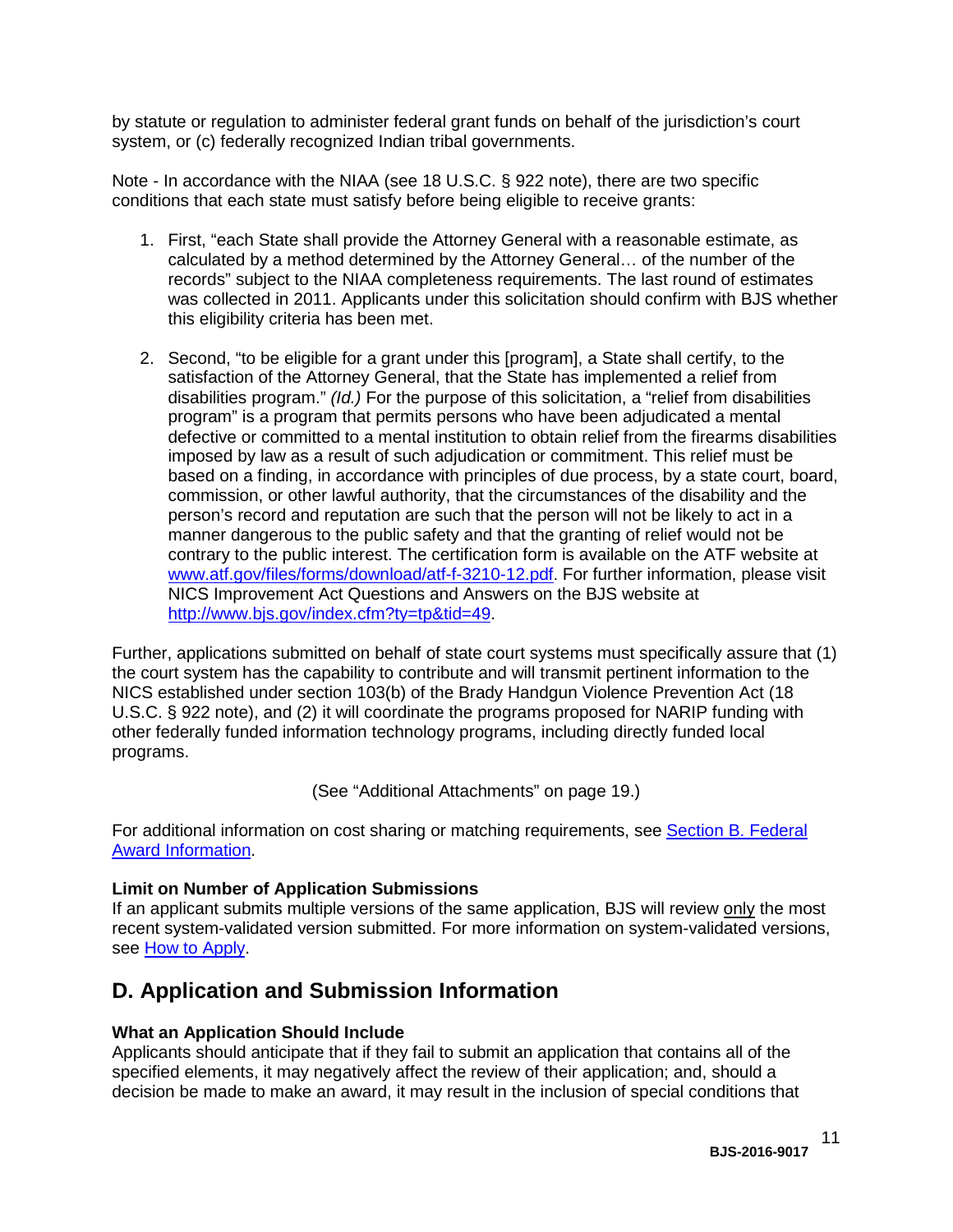preclude the recipient from accessing or using award funds pending satisfaction of the conditions.

Moreover, applicants should anticipate that applications that are determined to be nonresponsive to the scope of the solicitation, or that do not include the application elements that BJS has designated to be critical, will neither proceed to peer review nor receive further consideration. Under this solicitation, BJS has designated the following application elements as critical: Program Narrative, Budget Detail Worksheet, and Budget Narrative. Applicants may combine the Budget Narrative and the Budget Detail Worksheet in one document. However, if an applicant submits only one budget document, it must contain **both** narrative and detail information. Please review the "Note on File Names and File Types" under [How to Apply](#page-19-0) to be sure applications are submitted in permitted formats.

*OJP strongly recommends that applicants use appropriately descriptive file names (e.g*.*, "Program Narrative," "Budget Detail Worksheet and Budget Narrative," "Timelines," "Memoranda of Understanding," "Résumés") for all attachments. Also, OJP recommends that applicants include résumés in a single file.*

## **1. Information to Complete the Application for Federal Assistance (SF-424)**

The SF-424 is a required standard form used as a cover sheet for submission of preapplications, applications, and related information. Grants.gov and the OJP Grants Management System (GMS) take information from the applicant's profile to populate the fields on this form. When selecting "type of applicant," if the applicant is a for-profit entity, select "For-Profit Organization" or "Small Business" (as applicable).

## **2. Project Abstract**

Applications should include a high-quality project abstract that summarizes the proposed project in 400 words or less. Project abstracts should be—

- written for a general public audience
- submitted as a separate attachment with "Project Abstract" as part of its file name
- single-spaced, using a standard 12-point font (Times New Roman) with 1-inch margins.

## **3. Program Narrative**

The following sections should be included as part of the program narrative:

- a. Statement of the Problem
- b. Project Design and Implementation
- c. Capabilities and Competencies
- d. Plan for Collecting the Data Required for this Solicitation's Performance Measures

The Program Narrative should also include the following sections: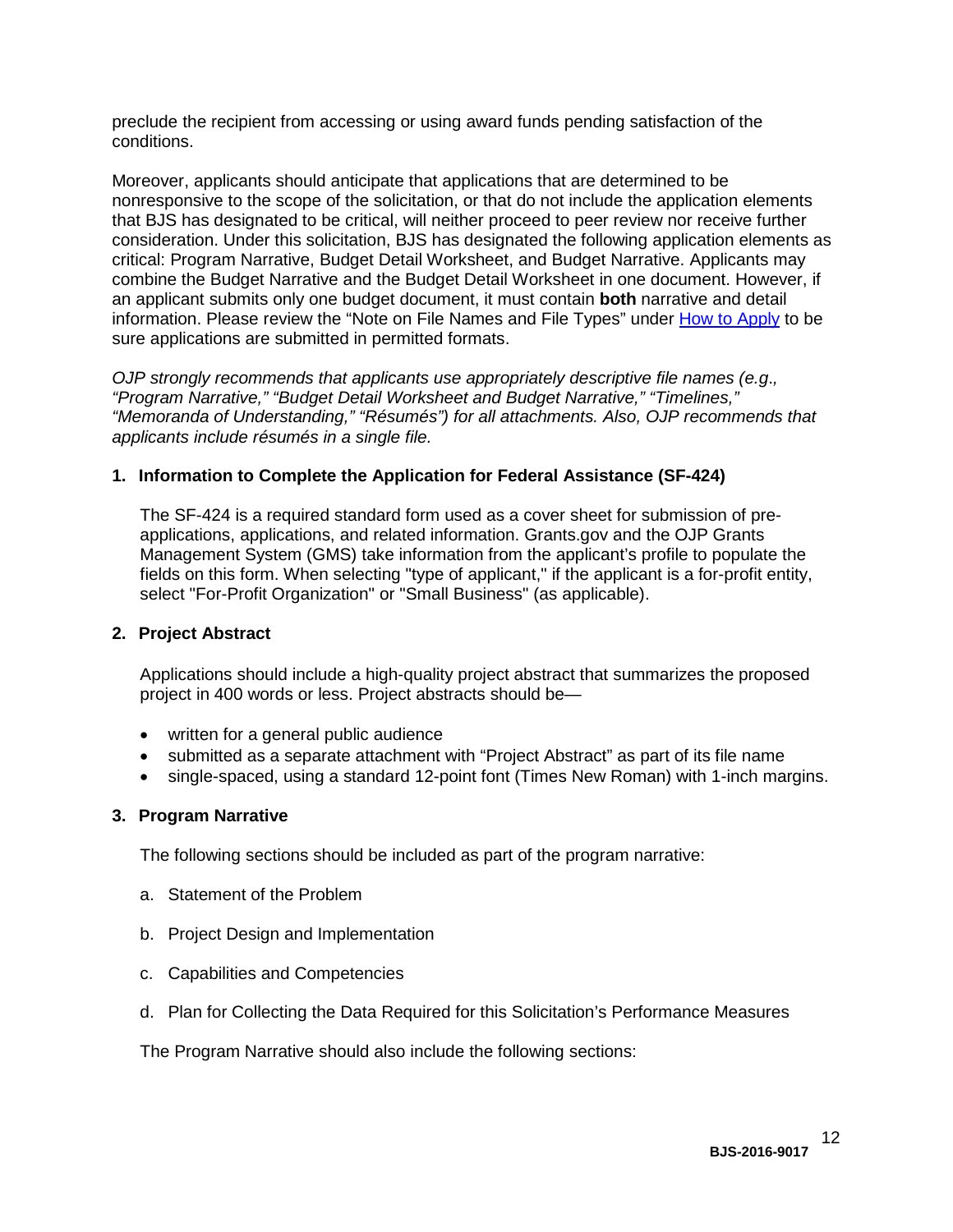**Activities to be funded.** The program narrative should describe each task to be funded with FY 2016 NARIP funds over the project period outlined under Program Goals. All proposed tasks should demonstrate the program's intent to improve the completeness, automation, and transmittal of records used by the NICS to state and federal systems. Dollar amounts must be included for each funded task. **Applications must specifically address the priority area regarding submission of mental health information to NICS (as outlined on page 6).**

**Compatibility with other systems.** The application should describe the extent to which proposed activities are compatible with current NCIC, NICS, Next Generation Identification (NGI; formerly IAFIS), and other applicable statewide or regional criminal justice information sharing standards or plans, including state anti-terrorism plans.

**Coordination.** The administering agency should coordinate efforts with relevant emergency management task forces and agencies to ensure that records development activities are compatible with security measures for preventing acts of terrorism. NARIP activities will be coordinated with other OJP efforts authorized and funded under CITA. To encourage coordination and information sharing among criminal justice systems, all OJP awards supporting information technology development require that a description of the project be submitted to the state Information Point of Contact (POC), if one has been designated. A copy of the correspondence can be submitted as a separate attachment or sent directly to BJS prior to accessing funds. There is no requirement that the POC concur with the information technology project. The intent of this condition is to facilitate communication within the state. **Tribal applicants should provide documentation that activities proposed for funding will be coordinated with a tribal consortia, a state, or directly with the FBI.**

**Unexpended funds.** The application should describe the specific reasons that previously awarded NARIP funds remain unexpended (if applicable) and provide the current unexpended balance.

**Plan for collecting the data required for the solicitation's performance measures.** Submission of performance measures data is not required for the application. Performance measures are included as a notification that successful applicants will be required to submit specific data to BJS as part of their reporting requirements. For the application, the applicant should indicate an understanding of these requirements and discuss how the applicant will gather the required data, should the applicant receive funding. (See page 15-16)

# **NICS Record Improvement Plan**

As in previous years, in order to make the most effective use of the funds for improvement to the quality and availability of records used by the NICS, FY 2016 NARIP grant applications must provide for the development and implementation of comprehensive strategic planning. Such planning must include activities designed to examine the current condition of the involved state, local, and tribal records, problems associated with incomplete reporting and/or records availability, and demonstrate a commitment to a long-range planning process to address such issues to achieve the goals of the NIAA.

Therefore, FY 2016 NARIP applications should include funding, as needed, for the development and/or modification of a NICS Record Improvement Plan through a four-step process: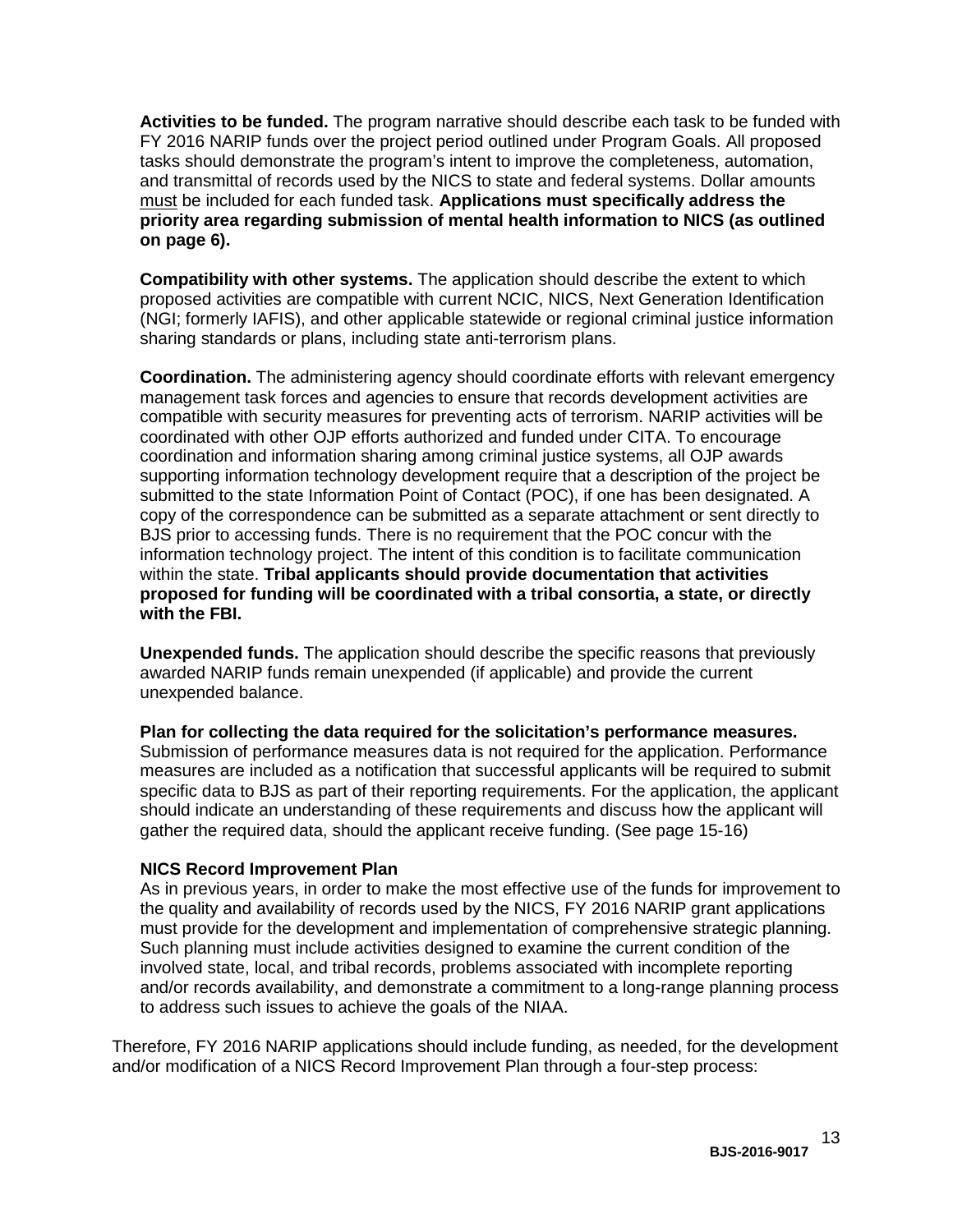**Step 1. Establishment of a NICS Record Improvement Task Force.** Complete reporting and transmission of state or tribal records to national files can only be achieved through the cooperative efforts of all record originating entities. Therefore, BJS recommends that the applicant propose to use some FY 2016 NARIP funding to establish and/or support a NICS Record Improvement Task Force to guide the development and implementation of an ongoing long-range records improvement plan. The task force might include representatives from the central record repository and source agencies, including state, local, and tribal law enforcement; prosecuting attorneys; the courts; local jails; state correctional facilities; probation and parole agencies; and state mental health program agencies.

A task force with wide representation from throughout the system could provide a forum for exploring the range of options for improving the quality, completeness, and availability of NICS records in the state. The task force could review the results of the assessment and the problem identification phases (Steps 2 and 3) and develop recommendations to improve the quality, completeness, and availability of NICS records. Current legislation and administrative procedures related to reporting, maintaining, sharing, and use of relevant records might be reviewed to determine if they are adequate. A list of the proposed task force members and the agencies they represent should be included in the preliminary plan. If components of the system listed above are not included in the task force, the plan should describe how input and participation will be achieved. If a task force is not to be established, the applicant should propose instituting other mechanisms to provide for the input and participation of all affected components of the criminal justice system**.**

**Step 2. Assessment of the completeness and availability of NICS records.** The record estimates and other information provided by the state in response to the information collection developed by BJS pursuant to the NIAA provide an initial or baseline assessment on which FY 2016 activities can be based. However, for the purposes of long-term strategic planning, an applicant may wish to use the task force to examine (and address) issues surrounding the accuracy, completeness, and availability of such records as part of its assessment. In any event, the ongoing assessment must result in a comprehensive understanding of the following:

- availability of the records in terms of entities that originate, maintain, and/or receive such records;
- how relevant records are currently transmitted to the state's central repository and/or how they are otherwise made available to the NICS; and
- completeness of the records in the various categories described of (what portion of the records is actually made available to the NICS).

Such an assessment may involve an examination of records in the state central record repository, surveys of local reporting/originating agencies, analysis of court statistics, data collection from sample(s) of local agency records, estimates derived from audits of local reporting agencies, or other analytical work which may or may not have been performed to support the development of record estimates.

**Step 3. Identification of reasons for incomplete and/or unavailable NICS records.** The task force may also seek to identify challenges or obstacles encountered in efforts to ensure that all qualifying records are made available to the NICS. Understanding such challenges may help focus improvement strategies, and may include factors such as the type and number of state/local/tribal agencies that originally create such records; the typical "life cycle" of such original records, including when and where the records are created, whether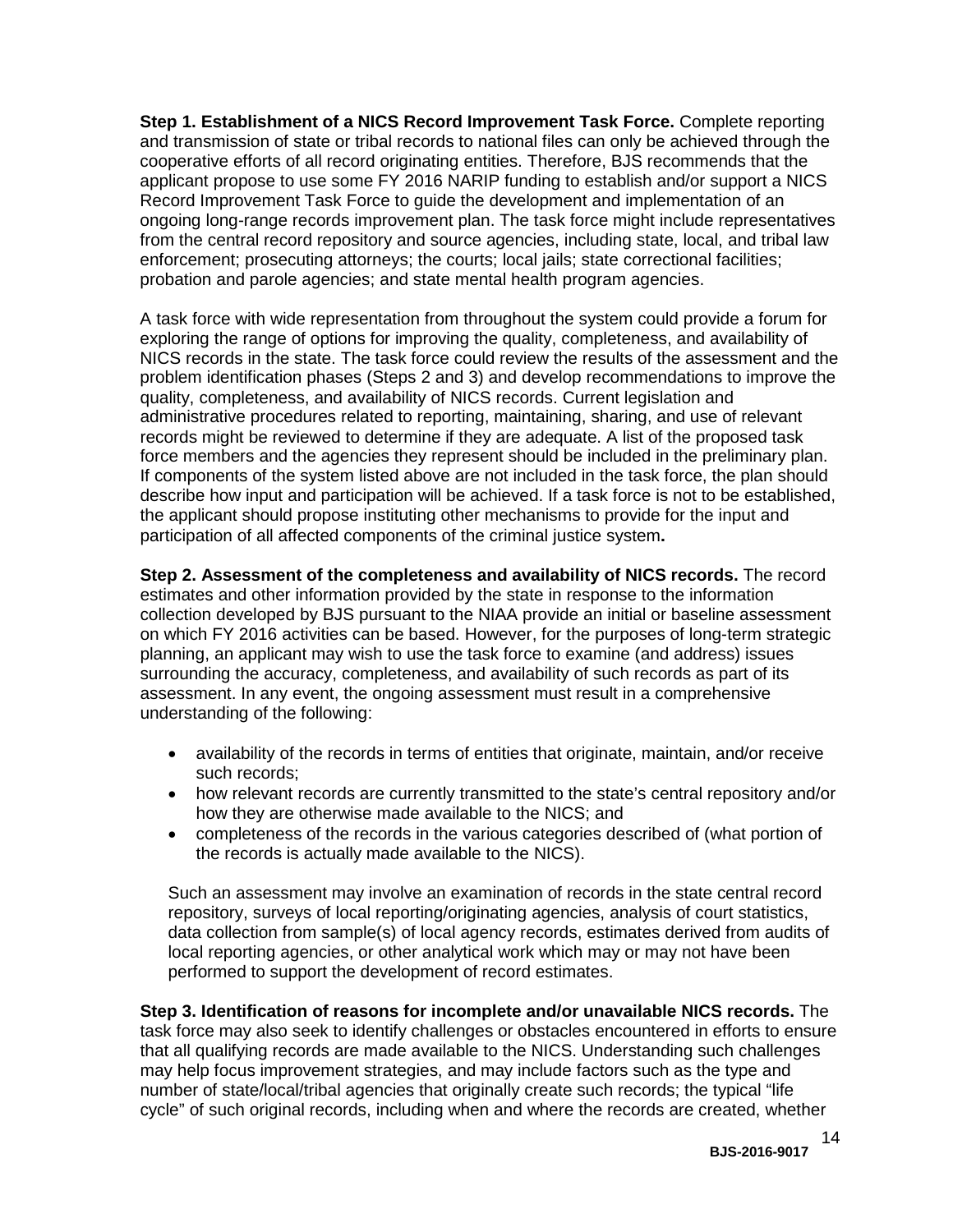such records are maintained in paper or electronic form, if and how such records are transmitted to state and national files, and when and how such records are ultimately disposed of, deleted, or otherwise made unavailable. The task force might identify factors that affect the availability of records for state and national files, including whether categories of records may be protected from disclosure under a provision of state, tribal, or federal law.

**Step 4. Development of a NICS Record Improvement Plan.** The final step develops strategies for addressing each of the challenges identified in Step 3, including the use of federal grant funds appropriated under the NIAA. The plan should clearly identify goals, objectives, and a general timetable for achievements. Subsequent iterations of the plan should include a progress report on the strategies previously employed.

To demonstrate program progress and success, as well as to assist the Department with fulfilling its responsibilities under the Government Performance and Results Act of 1993 (GPRA), Public Law 103-62, and the GPRA Modernization Act of 2010, Public Law 111-352, applicants that receive funding under this solicitation must provide data that measure the results of their work done under this solicitation. OJP will require any award recipient, post award, to provide the data requested in the "Data Grantee Provides" column so that OJP can calculate values for the "Performance Measures" column. Performance measures for this solicitation are as follows:

| <b>Objective</b>                                                                                 | <b>Performance</b><br>Measure(s)                                                                         | <b>Data Grantee Provides</b>                                                                                                                                                                                                                                                        |
|--------------------------------------------------------------------------------------------------|----------------------------------------------------------------------------------------------------------|-------------------------------------------------------------------------------------------------------------------------------------------------------------------------------------------------------------------------------------------------------------------------------------|
| Ensure that the<br>infrastructure is developed<br>to connect each state's<br>and tribe's records | Number of states and tribes<br>participating or making<br>records available to the<br>NICS (within the 7 | Total number of states and tribes participating and<br>total number of state and tribal records in the 7<br>categories.                                                                                                                                                             |
| systems to the national<br>records systems operated<br>by the FBI, including the                 | categories).                                                                                             | Number of state and tribal records made available for<br>use by NICS in 7 categories, including -                                                                                                                                                                                   |
| NCIC, NGI, Interstate<br>Identification Index (III),<br>and NICS Index.                          |                                                                                                          | Category 1: Records that identify a person who has<br>been convicted in any court of a crime punishable by<br>imprisonment for a term exceeding 1 year (e.g.,<br>federal or state felonies), and any state misdemeanor<br>punishable by imprisonment for more than 2 years.         |
|                                                                                                  |                                                                                                          | Category 2: Records that identify a person who is<br>under an indictment or information returned or filed<br>with a court, or for whom a criminal complaint has<br>been issued or verified by a prosecutor for the crimes<br>described in<br>Category 1.                            |
|                                                                                                  |                                                                                                          | Category 3: Records that identify a person who is a<br>fugitive from justice, as demonstrated by an active<br>felony or misdemeanor want or warrant.                                                                                                                                |
|                                                                                                  |                                                                                                          | Category 4: Records that identify a person who is an<br>unlawful user of, or addicted to, any controlled<br>substance, as demonstrated by specified arrests,<br>convictions, and adjudications not protected from<br>disclosure to the Attorney General by federal or state<br>law. |
|                                                                                                  |                                                                                                          | Category 5: Records that identify a person who has<br>been adjudicated as a mental defective or who has                                                                                                                                                                             |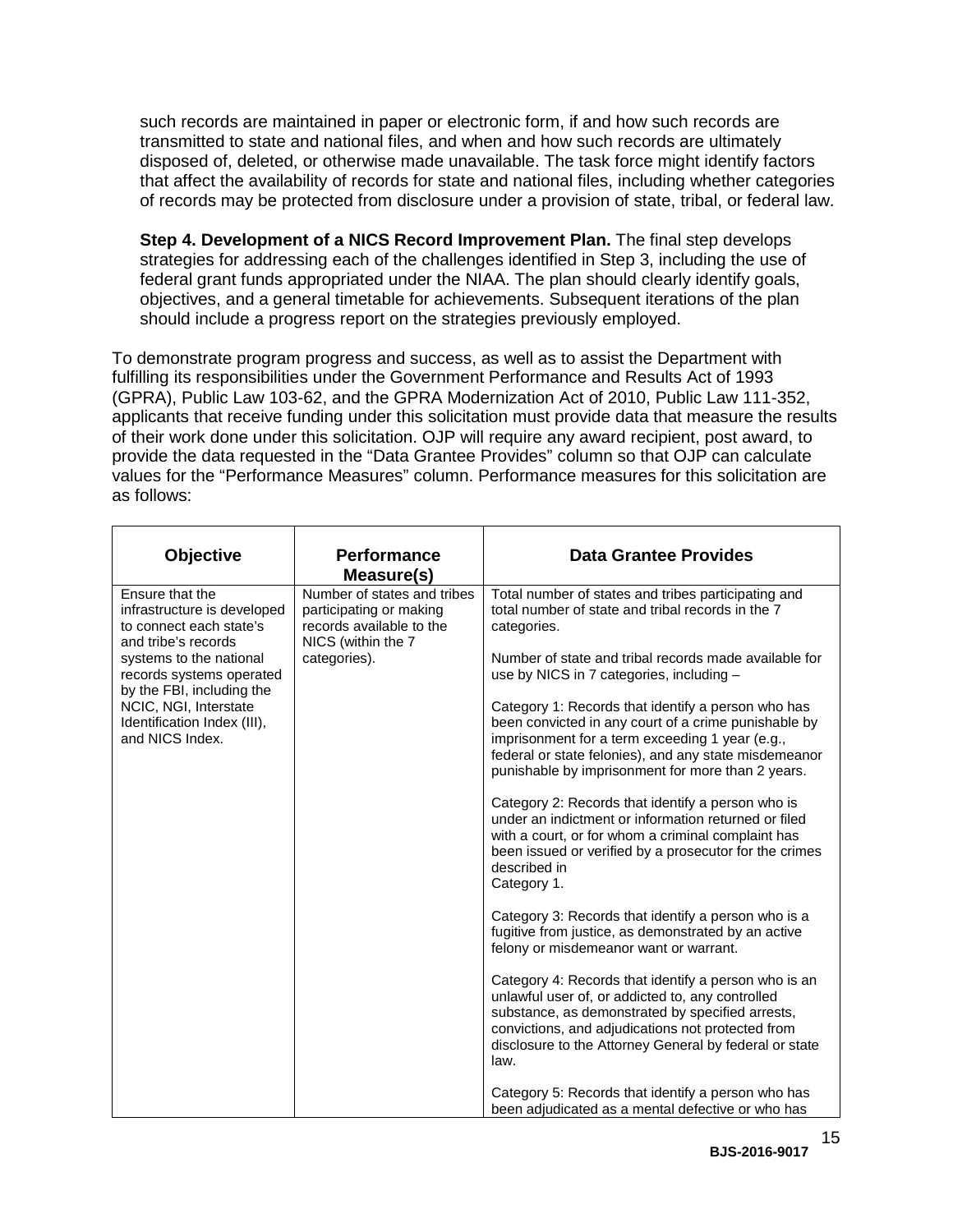|                                                                                                                                                                                                                                | Category 6: Records that are electronically available<br>and identify a person subject to an active court order<br>(e.g., issued by a criminal court or any civil court, such<br>as divorce court, family court, magistrate, or general<br>jurisdiction court) that restrains the person from                                                                 |
|--------------------------------------------------------------------------------------------------------------------------------------------------------------------------------------------------------------------------------|---------------------------------------------------------------------------------------------------------------------------------------------------------------------------------------------------------------------------------------------------------------------------------------------------------------------------------------------------------------|
|                                                                                                                                                                                                                                | committing acts of violence against another person.<br>Category 7: Records that are electronically available<br>and identify a person convicted in any court of a<br>misdemeanor crime of domestic violence.                                                                                                                                                  |
| Percentage of records<br>made available to NICS<br>that are complete.<br>Number of records<br>available in NICS.<br>Percentage of applications<br>for firearm transfers<br>rejected due to data made<br>available to the NICS. | Number of records made available to NICS that are<br>complete.<br>Number of applications for firearm transfers.<br>Number of applications for firearm transfers rejected<br>for the presence of a domestic violence misdemeanor<br>conviction.<br>Number of applications for firearm transfers rejected<br>due to the presence of a mental health prohibitor. |

BJS does not require applicants to submit performance measures data with their application. Performance measures are included as an alert that BJS will require successful applicants to submit specific data as part of their reporting requirements. For the application, applicants should indicate an understanding of these requirements and discuss how they will gather the required data, should they receive funding.

# **Note on Project Evaluations**

Applicants that propose to use funds awarded through this solicitation to conduct project evaluations should be aware that certain project evaluations (such as systematic investigations designed to develop or contribute to generalizable knowledge) may constitute "research" for purposes of applicable DOJ human subjects protection regulations. However, project evaluations that are intended only to generate internal improvements to a program or service, or are conducted only to meet OJP's performance measure data reporting requirements likely do not constitute "research." Applicants should provide sufficient information for OJP to determine whether the particular project they propose would either intentionally or unintentionally collect and/or use information in such a way that it meets the DOJ regulatory definition of research.

Research, for the purposes of human subjects protections for OJP-funded programs, is defined as "a systematic investigation, including research development, testing, and evaluation, designed to develop or contribute to generalizable knowledge" 28 C.F.R. § 46.102(d). For additional information on determining whether a proposed activity would constitute research, see the decision tree to assist applicants on the "Research and the Protection of Human Subjects" section of the OJP [Funding Resource Center](http://ojp.gov/funding/index.htm) web page [\(www.ojp.gov/funding/Explore/SolicitationRequirements/EvidenceResearchEvaluationRequirem](http://www.ojp.gov/funding/Explore/SolicitationRequirements/EvidenceResearchEvaluationRequirements.htm) [ents.htm\)](http://www.ojp.gov/funding/Explore/SolicitationRequirements/EvidenceResearchEvaluationRequirements.htm). Applicants whose proposals may involve a research or statistical component also should review the "Data Privacy and Confidentiality Requirements" section on that web page.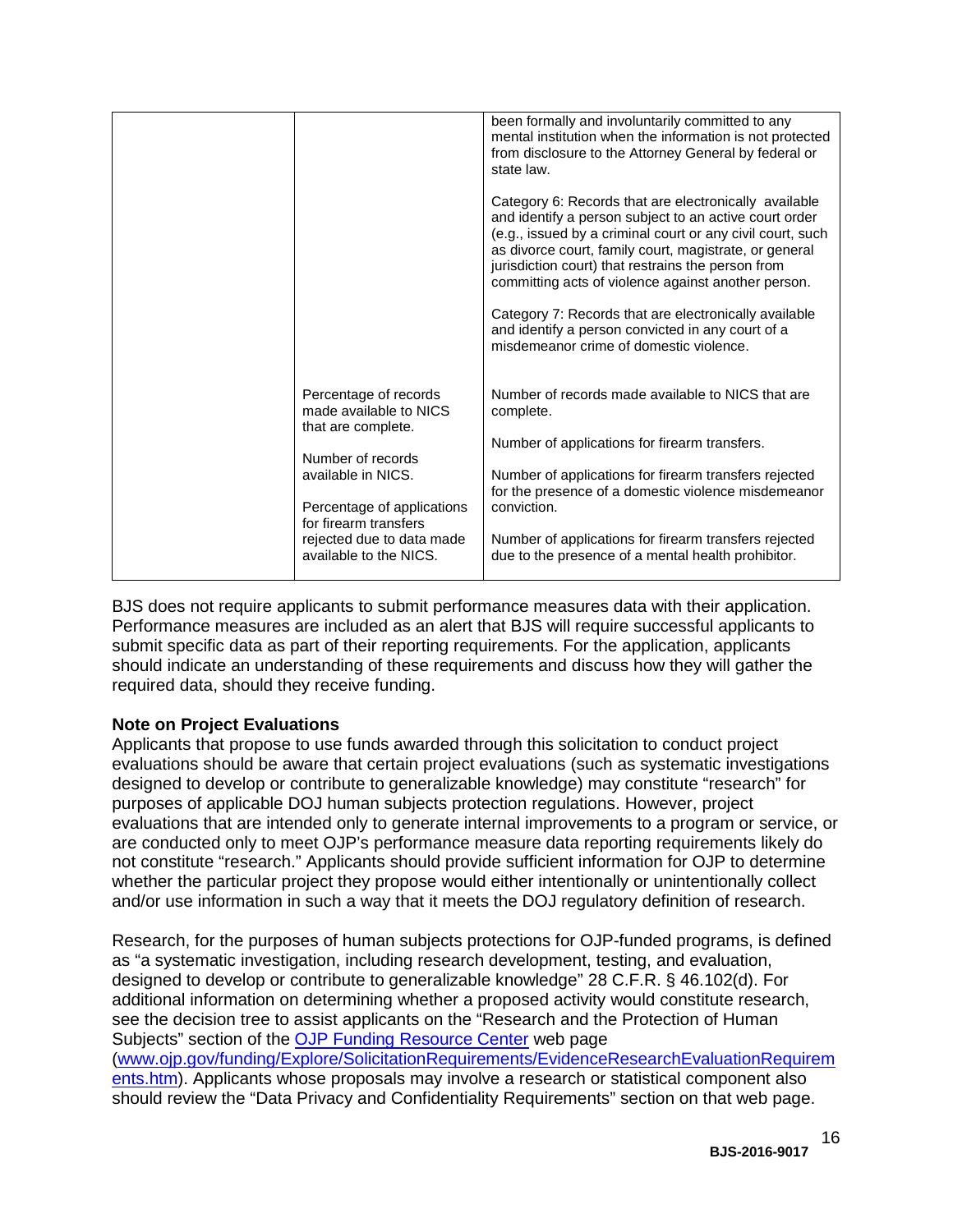# **4. Budget Detail Worksheet and Budget Narrative**

#### **a. Budget Detail Worksheet**

A sample Budget Detail Worksheet can be found at [www.ojp.gov/funding/Apply/Resources/BudgetDetailWorksheet.pdf.](http://ojp.gov/funding/Apply/Resources/BudgetDetailWorksheet.pdf) Applicants that submit their budget in a different format should include the budget categories listed in the sample budget worksheet. The Budget Detail Worksheet should be broken down by year.

For questions pertaining to budget and examples of allowable and unallowable costs, see the Financial Guide at<http://ojp.gov/financialguide/DOJ/index.htm>*.*

## **b. Budget Narrative**

The budget narrative should thoroughly and clearly describe every category of expense listed in the Budget Detail Worksheet. OJP expects proposed budgets to be complete, cost effective, and allowable (e.g., reasonable, allocable, and necessary for project activities).

Applicants should demonstrate in their budget narratives how they will maximize cost effectiveness of grant expenditures. Budget narratives should generally describe cost effectiveness in relation to potential alternatives and the goals of the project. For example, a budget narrative should detail why planned in-person meetings are necessary, or how technology and collaboration with outside organizations could be used to reduce costs, without compromising quality.

The narrative should be mathematically sound and correspond with the information and figures provided in the Budget Detail Worksheet. The narrative should explain how the applicant estimated and calculated all costs, and how they are relevant to the completion of the proposed project. The narrative may include tables for clarification purposes but need not be in a spreadsheet format. As with the Budget Detail Worksheet, the Budget Narrative should be broken down by year.

## **c. Non-Competitive Procurement Contracts In Excess of Simplified Acquisition Threshold**

If an applicant proposes to make one or more non-competitive procurements of products or services, where the non-competitive procurement will exceed the simplified acquisition threshold (also known as the small purchase threshold), which is currently set at \$150,000, the application should address the considerations outlined in the [Financial Guide.](http://ojp.gov/financialguide/DOJ/index.htm)

## **d. Pre-Agreement Cost Approvals**

For information on pre-agreement costs, see [Section B. Federal Award Information.](#page-7-0)

## **5. Indirect Cost Rate Agreement (if applicable)**

Indirect costs are allowed only under the following circumstances:

- a) The applicant has a current, federally approved indirect cost rate; or
- b) The applicant is eligible to use and elects to use the "de minimus" indirect cost rate described in the Part 200 Uniform Requirements as set out at 2 C.F.R. 200.414(f).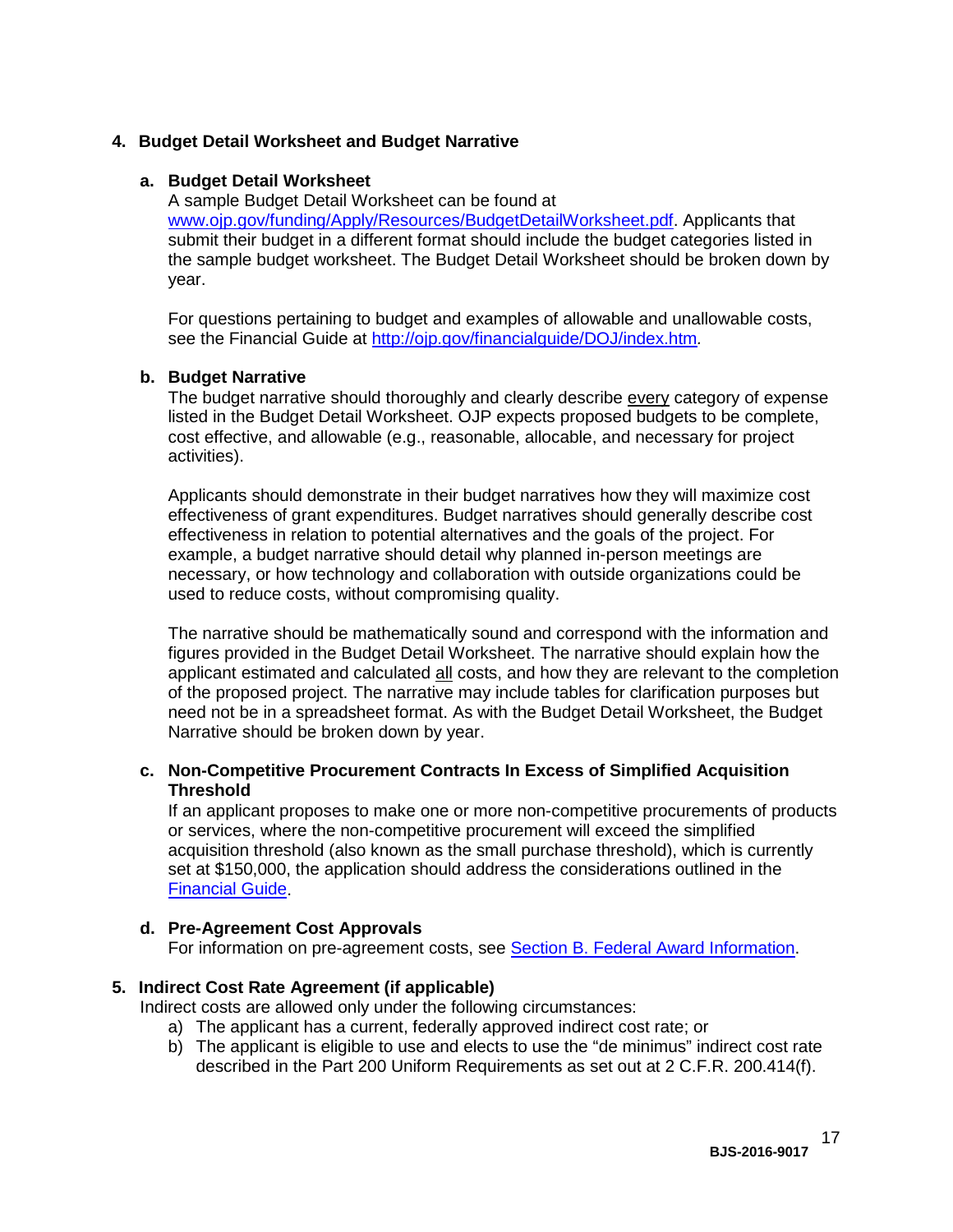Attach a copy of the federally approved indirect cost rate agreement to the application. Applicants that do not have an approved rate may request one through their cognizant federal agency, which will review all documentation and approve a rate for the applicant organization, or, if the applicant's accounting system permits, costs may be allocated in the direct cost categories. For the definition of Cognizant Federal Agency, see the "Glossary of Terms" in the [Financial Guide.](http://ojp.gov/financialguide/DOJ/index.htm) For assistance with identifying your cognizant agency, please contact the Customer Service Center at 1-800-458-0786 or at [ask.ocfo@usdoj.gov.](mailto:ask.ocfo@usdoj.gov) If DOJ is the cognizant federal agency, applicants may obtain information needed to submit an indirect cost rate proposal at [http://www.ojp.gov/funding/Apply/Resources/IndirectCosts.pdf.](http://www.ojp.gov/funding/Apply/Resources/IndirectCosts.pdf)

In order to use the "de minimus" indirect rate, attach written documentation to the application that advises OJP of both the applicant's eligibility (to use the "de minimus" rate) and its election. If the applicant elects the "de minimus" method, costs must be consistently charged as either indirect or direct costs, but may not be double charged or inconsistently charged as both. In addition, if this method is chosen then it must be used consistently for all federal awards until such time as you choose to negotiate a federally approved indirect cost rate. [4](#page-17-0)

# **6. Tribal Authorizing Resolution (if applicable)**

Tribes, tribal organizations, or third parties proposing to provide direct services or assistance to residents on tribal lands should include in their applications a resolution, a letter, affidavit, or other documentation, as appropriate, that certifies that the applicant has the legal authority from the tribe(s) to implement the proposed project on tribal lands. In those instances when an organization or consortium of tribes applies for a grant on behalf of a tribe or multiple specific tribes, the application should include appropriate legal documentation, as described above, from all tribes that would receive services or assistance under the grant. A consortium of tribes for which existing consortium bylaws allow action without support from all tribes in the consortium (i.e., without an authorizing resolution or comparable legal documentation from each tribal governing body) may submit, instead, a copy of its consortium bylaws with the application.

## **7. Applicant Disclosure of High Risk Status**

Applicants are to disclose whether they are currently designated high risk by another federal grant making agency. This includes any status requiring additional oversight by the federal agency due to past programmatic or financial concerns. If an applicant is designated high risk by another federal grant making agency, you must email the following information to [OJPComplianceReporting@usdoj.gov](mailto:OJPComplianceReporting@usdoj.gov) at the time of application submission:

- The federal agency that currently designated the applicant as high risk
- Date the applicant was designated high risk
- The high risk point of contact name, phone number, and email address, from that federal agency
- Reasons for the high risk status

OJP seeks this information to ensure appropriate federal oversight of any grant award. Disclosing this high risk information does not disqualify any organization from receiving an OJP award. However, additional grant oversight may be included, if necessary, in award documentation.

 $\overline{a}$ 

<span id="page-17-0"></span><sup>4</sup> See 2 C.F.R. § 200.414(f).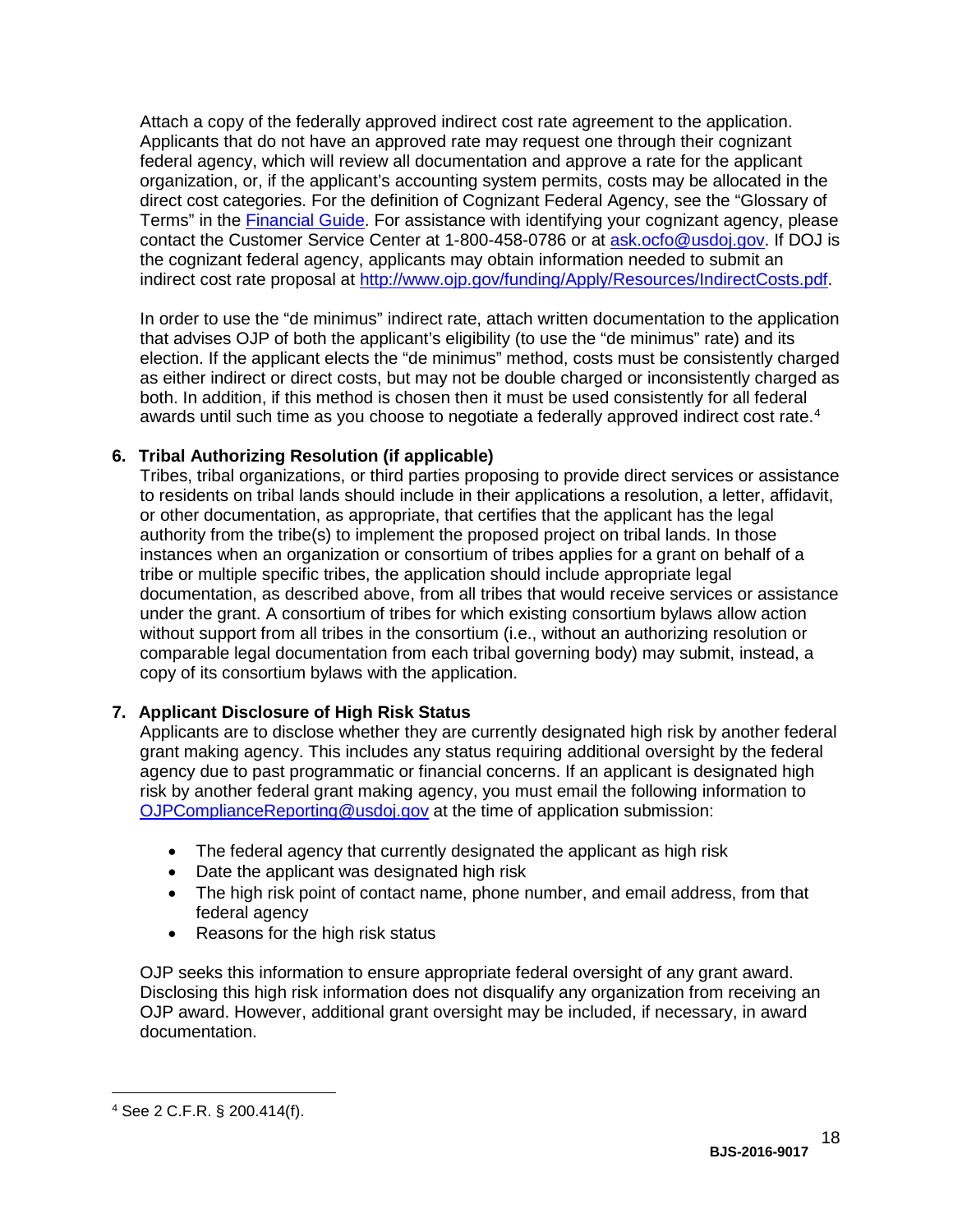## **8. Additional Attachments**

The following **required** documents should be submitted either as a single file attachment or as separate attachments:

- **a.** A copy of the approved application for certification of the state's relief from disabilities program or indication that certification is being sought by ATF (the certification form must be approved by ATF to be eligible for funding).
- **b.** If the application does **not** include a portion of funds to improve submission of information to NICS on persons prohibited from possessing firearms for mental health reasons, the applicant must certify one of the following in the submission: (1) it already submits information to NICS on all persons prohibited from possessing firearms for mental health reasons, (2) it will focus on another category of qualifying NICS records that the state reasonably argues represents a greater information gap, or (3) it is prohibited by law from sharing information with NICS on persons prohibited for mental health reasons (with citations to the relevant state law).

# **c. Applicant Disclosure of Pending Applications**

Applicants are to disclose whether they have pending applications for federally funded grants or subgrants (including cooperative agreements) that include requests for funding to support the same project being proposed under this solicitation and will cover the identical cost items outlined in the budget narrative and worksheet in the application under this solicitation. The disclosure should include both direct applications for federal funding (e.g., applications to federal agencies) and indirect applications for such funding (e.g., applications to State agencies that will subaward federal funds).

OJP seeks this information to help avoid any inappropriate duplication of funding. Leveraging multiple funding sources in a complementary manner to implement comprehensive programs or projects is encouraged and is not seen as inappropriate duplication.

Applicants that have pending applications as described above are to provide the following information about pending applications submitted within the last 12 months:

- The federal or state funding agency
- The solicitation name/project name
- The point of contact information at the applicable funding agency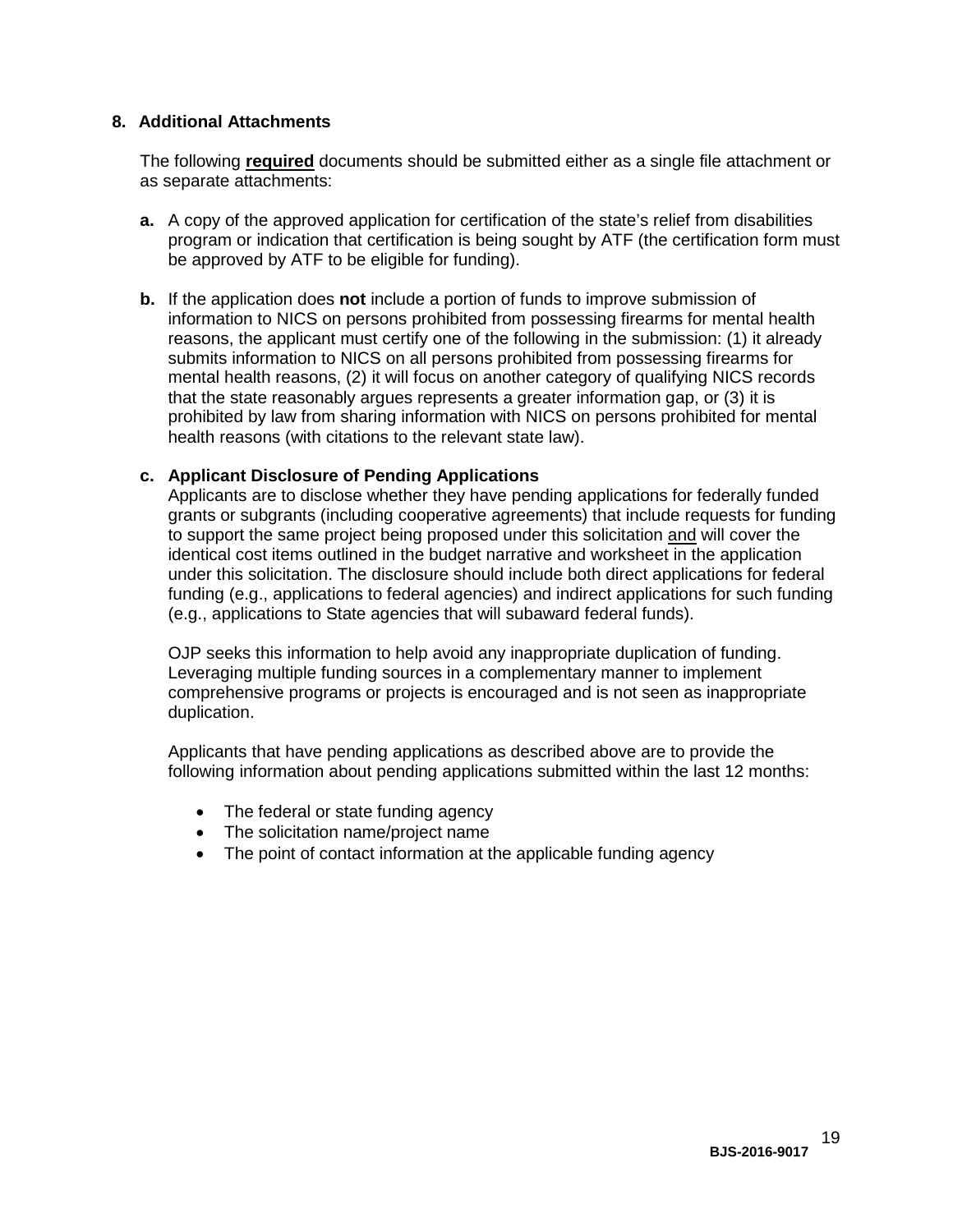| <b>Federal or</b><br><b>State</b><br><b>Funding</b><br><b>Agency</b>                      | <b>Solicitation</b><br>Name/Project<br><b>Name</b>                                               | <b>Name/Phone/Email for Point of Contact at</b><br><b>Funding Agency</b> |
|-------------------------------------------------------------------------------------------|--------------------------------------------------------------------------------------------------|--------------------------------------------------------------------------|
| DOJ/COPS                                                                                  | <b>COPS Hiring</b><br>Program                                                                    | Jane Doe, 202/000-0000; jane.doe@usdoj.gov                               |
| HHS/<br>Substance<br>Abuse &<br><b>Mental Health</b><br><b>Services</b><br>Administration | Drug Free<br>Communities<br>Mentoring Program/<br>North County Youth<br><b>Mentoring Program</b> | John Doe, 202/000-0000; john.doe@hhs.gov                                 |

Applicants should include the table as a separate attachment to their application. The file should be named "Disclosure of Pending Applications."

Applicants that do not have pending applications as described above are to include a statement to this effect in the separate attachment page (e.g., "[Applicant Name on SF-424] does not have pending applications submitted within the last 12 months for federally funded grants or subgrants (including cooperative agreements) that include requests for funding to support the same project being proposed under this solicitation and will cover the identical cost items outlined in the budget narrative and worksheet in the application under this solicitation.").

## **9. Financial Management and System of Internal Controls Questionnaire**

In accordance with the Part 200 Uniform Requirements as set out at 2 C.F.R .200.205, Federal agencies must have in place a framework for evaluating the risks posed by applicants before they receive a Federal award. To facilitate part of this risk evaluation, **all** applicants (other than an individual) are to download, complete, and submit this [form.](http://ojp.gov/funding/Apply/Resources/FinancialCapability.pdf)

#### **10. Disclosure of Lobbying Activities**

All applicants must complete this information. Applicants that expend any funds for lobbying activities are to provide the detailed information requested on the form Disclosure of Lobbying Activities (SF-LLL). Applicants that do not expend any funds for lobbying activities are to enter "N/A" in the text boxes for item 10 ("a. Name and Address of Lobbying Registrant" and "b. Individuals Performing Services").

#### <span id="page-19-0"></span>**How to Apply**

Applicants must register in, and submit applications through Grants.gov, a primary source to find federal funding opportunities and apply for funding. Find complete instructions on how to register and submit an application at [www.Grants.gov.](http://www.grants.gov/) Applicants that experience technical difficulties during this process should call the Grants.gov Customer Support Hotline at **800**-**518**- **4726** or **606-545-5035**, 24 hours a day, 7 days a week, except federal holidays. Registering with Grants.gov is a one-time process; however, **processing delays may occur, and it can take several weeks** for first-time registrants to receive confirmation and a user password. OJP encourages applicants to **register several weeks before** the application submission deadline. In addition, OJP urges applicants to submit applications 72 hours prior to the application due date to allow time to receive validation messages or rejection notifications from Grants.gov, and to correct in a timely fashion any problems that may have caused a rejection notification.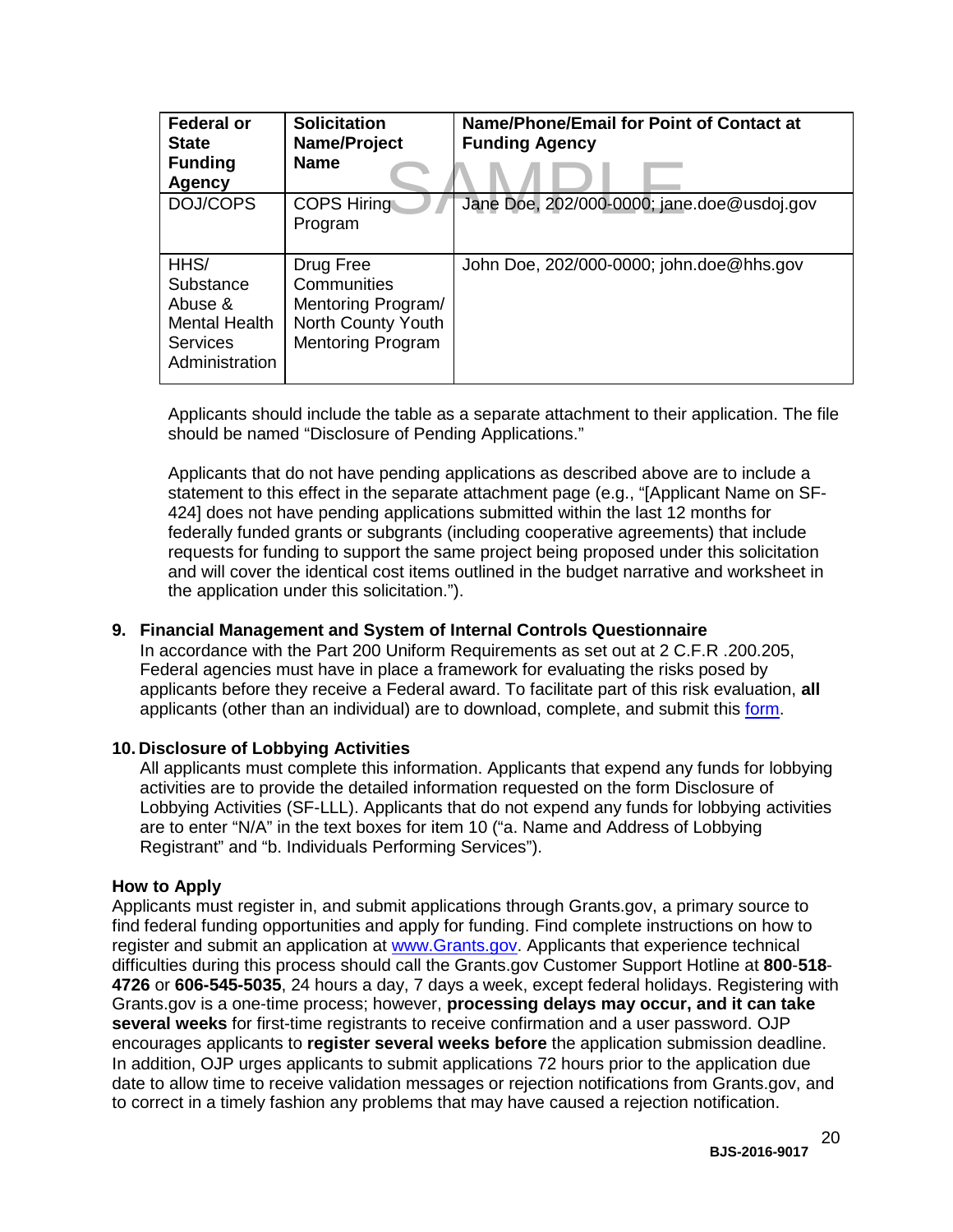BJS strongly encourages all prospective applicants to sign up for Grants.gov email [notifications](http://www.grants.gov/web/grants/manage-subscriptions.html) regarding this solicitation. If this solicitation is cancelled or modified, individuals who sign up with Grants.gov for updates will be automatically notified.

**Note on Attachments:** Grants.gov has two categories of files for attachments: mandatory and optional. OJP receives all files attached in both categories. Please ensure all required documents are attached in the mandatory category.

**Note on File Names and File Types:** Grants.gov only permits the use of certain specific characters in names of attachment files. Valid file names may include only the characters shown in the table below. Grants.gov is designed to reject any application that includes an attachment(s) with a file name that contains any characters not shown in the table below.

| <b>Characters</b>        | <b>Special Characters</b>                                    |                 |                       |
|--------------------------|--------------------------------------------------------------|-----------------|-----------------------|
| Upper case $(A - Z)$     | Parenthesis (                                                | Curly braces {  | Square brackets [     |
| Lower case $(a - z)$     | Ampersand (&)                                                | Tilde $(-)$     | Exclamation point (!) |
| Underscore (             | Comma $($ , $)$                                              | Semicolon (; )  | Apostrophe ('         |
| Hyphen<br>$\blacksquare$ | At sign $(\mathcal{Q})$                                      | Number sign (#) | Dollar sign (\$)      |
| Space                    | Percent sign (%)                                             | Plus sign $(+)$ | Equal sign $(=)$      |
| Period (.)               | When using the ampersand (&) in XML, applicants must use the |                 |                       |
|                          | "&" format.                                                  |                 |                       |

Grants.gov is designed to forward successfully submitted applications to the OJP Grants Management System (GMS).

**GMS does not accept executable file types as application attachments.** These disallowed file types include, but are not limited to, the following extensions: ".com," ".bat," ".exe," ".vbs," ".cfg," ".dat," ".db," ".dbf," ".dll," ".ini," ".log," ".ora," ".sys," and ".zip." GMS may reject applications with files that use these extensions. It is important to allow time to change the type of file(s) if the application is rejected.

All applicants are required to complete the following steps:

OJP may not make a federal award to an applicant organization until the applicant organization has complied with all applicable DUNS and SAM requirements. Individual applicants must comply with all Grants.gov requirements. If an applicant has not fully complied with the requirements by the time the federal awarding agency is ready to make a federal award, the federal awarding agency may determine that the applicant is not qualified to receive a federal award and use that determination as a basis for making a federal award to another applicant.

Individual applicants should search Grants.gov for a funding opportunity for which individuals are eligible to apply. Use the Funding Opportunity Number (FON) to register. Complete the registration form at<https://apply07.grants.gov/apply/IndCPRegister> to create a username and password. Individual applicants should complete all steps except 1, 2, and 4.

**1. Acquire a Data Universal Numbering System (DUNS) number.** In general, the Office of Management and Budget requires that all applicants (other than individuals) for federal funds include a DUNS number in their applications for a new award or a supplement to an existing award. A DUNS number is a unique nine-digit sequence recognized as the universal standard for identifying and differentiating entities receiving federal funds. The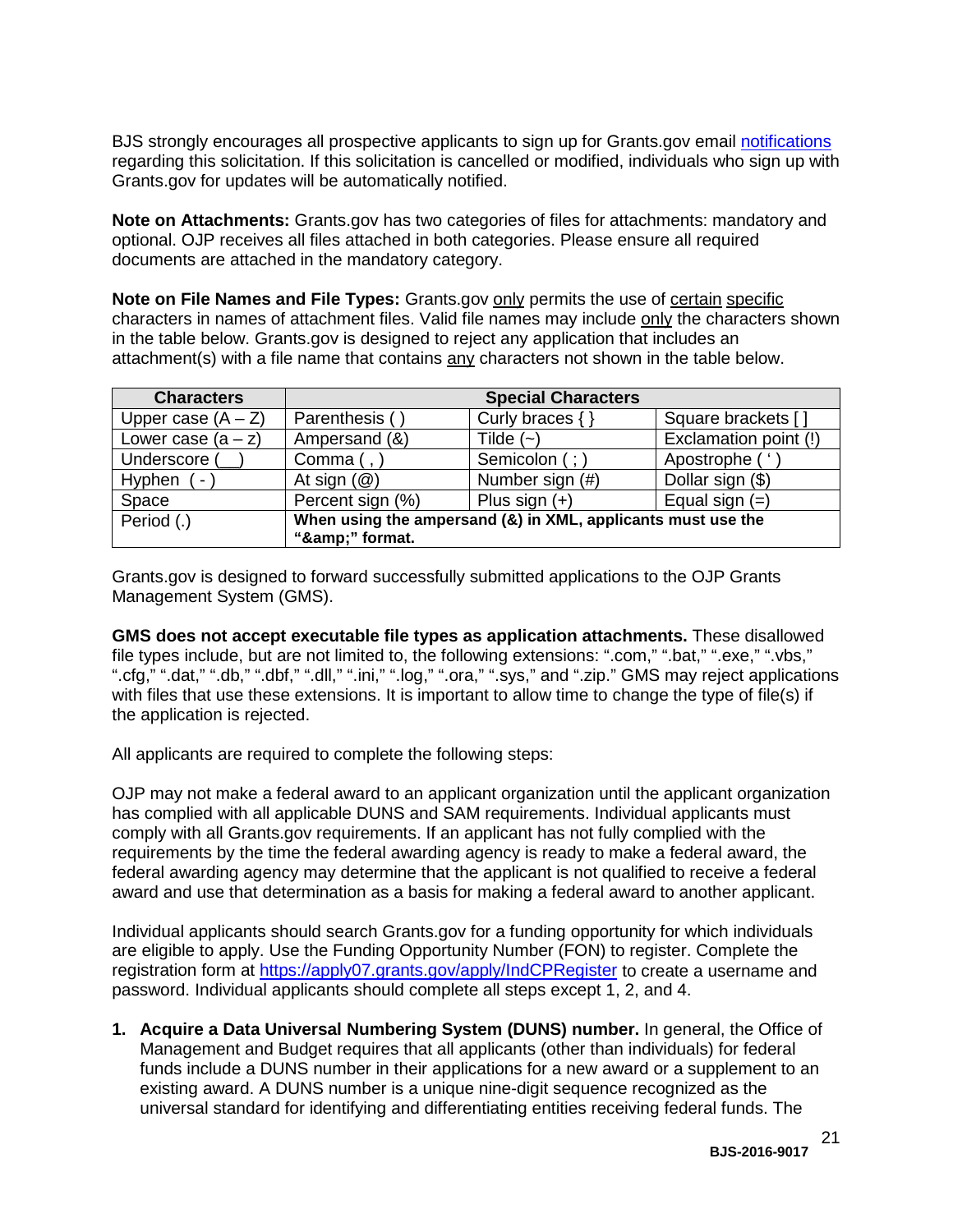identifier is used for tracking purposes and to validate address and point of contact information for federal assistance applicants, recipients, and subrecipients. The DUNS number will be used throughout the grant life cycle. Obtaining a DUNS number is a free, one-time activity. Call Dun and Bradstreet at 866-705-5711 to obtain a DUNS number or apply online at [www.dnb.com.](http://www.dnb.com/) A DUNS number is usually received within 1-2 business days.

**2. Acquire registration with the System for Award Management (SAM).** SAM is the repository for standard information about federal financial assistance applicants, recipients, and subrecipients. OJP requires all applicants (other than individuals) for federal financial assistance to maintain current registrations in the SAM database. Applicants must be registered in SAM to successfully register in Grants.gov. Applicants must **update or renew their SAM registration annually** to maintain an active status. SAM registration and renewal can take as long as 10 business days to complete.

Applications cannot be successfully submitted in Grants.gov until Grants.gov receives the SAM registration information. Once the SAM registration/renewal is complete, t**he information transfer from SAM to Grants.gov can take up to 48 hours.** OJP recommends that the applicant register or renew registration with SAM as early as possible.

Information about SAM registration procedures can be accessed at [www.sam.gov.](https://www.sam.gov/portal/public/SAM/?portal:componentId=1f834b82-3fed-4eb3-a1f8-ea1f226a7955&portal:type=action&interactionstate=JBPNS_rO0ABXc0ABBfanNmQnJpZGdlVmlld0lkAAAAAQATL2pzZi9uYXZpZ2F0aW9uLmpzcAAHX19FT0ZfXw**)

- **3. Acquire an Authorized Organization Representative (AOR) and a Grants.gov username and password.** Complete the AOR profile on Grants.gov and create a username and password. The applicant organization's DUNS number must be used to complete this step. For more information about the registration process for organizations, go to [www.grants.gov/web/grants/register.html.](http://www.grants.gov/web/grants/register.html) Individuals registering with Grants.gov should go to [http://www.grants.gov/web/grants/applicants/individual-registration.html.](http://www.grants.gov/web/grants/applicants/individual-registration.html)
- **4. Acquire confirmation for the AOR from the E-Business Point of Contact (E-Biz POC).**  The E-Biz POC at the applicant organization must log into Grants.gov to confirm the applicant organization's AOR. The E-Biz POC will need the Marketing Partner Identification Number (MPIN) password obtained when registering with SAM to complete this step. Note that an organization can have more than one AOR.
- **5. Search for the funding opportunity on Grants.gov.** Use the following identifying information when searching for the funding opportunity on Grants.gov. The Catalog of Federal Domestic Assistance number for this solicitation is 16.813, titled "FY 2016 NICS Act Record Improvement Program (NARIP)," and the funding opportunity number is BJS-2016- 9017.
- **6. Submit a valid application consistent with this solicitation by following the directions in Grants.gov.** Within 24–48 hours after submitting the electronic application, the applicant should receive two notifications from Grants.gov. The first will confirm the receipt of the application and the second will state whether the application has been successfully validated, or rejected due to errors, with an explanation. It is possible to first receive a message indicating that the application is received and then receive a rejection notice a few minutes or hours later. Submitting well ahead of the deadline provides time to correct the problem(s) that caused the rejection. **Important:** OJP urges applicants to submit applications **at least 72 hours prior** to the application due date to allow time to receive validation messages or rejection notifications from Grants.gov, and to correct in a timely fashion any problems that may have caused a rejection notification. All applications are due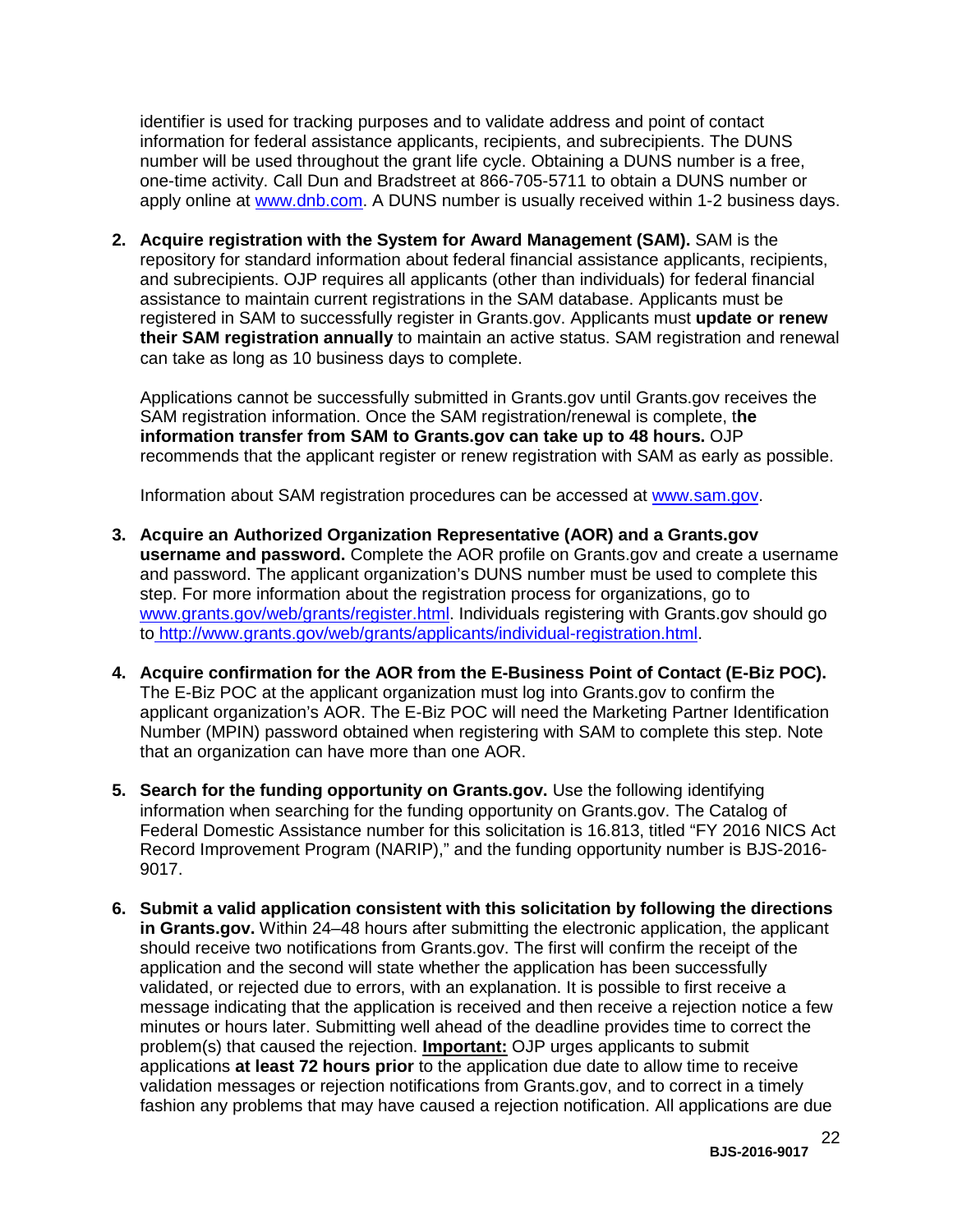to be submitted and in receipt of a successful validation message in Grants.gov by 11:59 p.m. eastern time on May 10, 2016.

Click [here](http://www.grants.gov/web/grants/applicants/organization-registration.html) for further details on DUNS, SAM, and Grants.gov registration steps and timeframes.

#### **Note: Duplicate Applications**

If an applicant submits multiple versions of the same application, BJS will review only the most recent system-validated version submitted. See Note on File Names and File Types under How [to Apply.](#page-19-0)

## **Experiencing Unforeseen Grants.gov Technical Issues**

Applicants that experience unforeseen Grants.gov technical issues beyond their control that prevent them from submitting their application by the deadline must contact the Grants.gov [Customer Support Hotline](http://www.grants.gov/web/grants/about/contact-us.html) or the [SAM Help Desk](https://www.fsd.gov/fsd-gov/home.do) (Federal Service Desk) to report the technical issue and receive a tracking number. Then the applicant must email the BJS contact identified in the Contact Information section on page 2 **within 24 hours after the application deadline** and request approval to submit their application. The email must describe the technical difficulties, and include a timeline of the applicant's submission efforts, the complete grant application, the applicant's DUNS number, and any Grants.gov Help Desk or SAM tracking number(s). **Note: BJS** *does not* **automatically approve requests***.* After the program office reviews the submission, and contacts the Grants.gov or SAM Help Desk to validate the reported technical issues, OJP will inform the applicant whether the request to submit a late application has been approved or denied. If OJP determines that the applicant failed to follow all required procedures, which resulted in an untimely application submission, OJP will deny the applicant's request to submit their application.

The following conditions are generally insufficient to justify late submissions:

- Failure to register in SAM or Grants.gov in sufficient time (SAM registration and renewal can take as long as 10 business days to complete. The information transfer from SAM to Grants.gov can take up to 48 hours.)
- Failure to follow Grants.gov instructions on how to register and apply as posted on its website
- Failure to follow each instruction in the OJP solicitation
- Technical issues with the applicant's computer or information technology environment, including firewalls.

**Notifications regarding known technical problems with Grants.gov, if any, are posted at the top of the OJP funding web page at [http://ojp.gov/funding/index.htm.](http://ojp.gov/funding/index.htm)** 

# <span id="page-22-0"></span>**E. Application Review Information**

## <span id="page-22-1"></span>**Selection Criteria**

All applications must be responsive to this solicitation. Applicants are strongly encouraged to review the evaluation criteria BJS will use in making funding decisions before deciding whether to submit an application for this solicitation. Applicants should understand that applications should respond to priorities identified and that full funding may not be possible for all proposed activities. **For FY 2016 NARIP awards, completeness of the application in terms of all**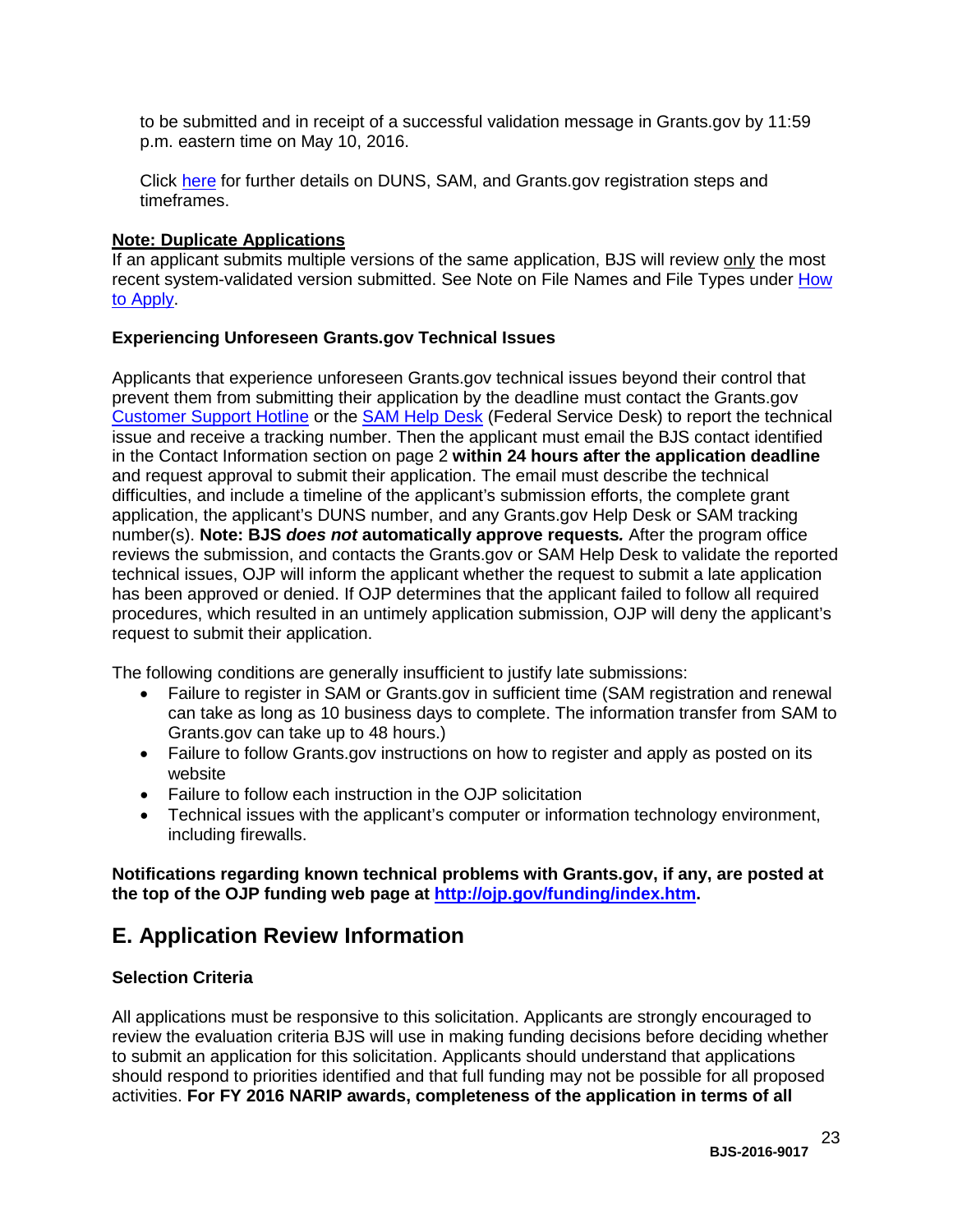**required information will be a key consideration for BJS.** Awards will also be based on the following review criteria:

- **1. Statement of the Problem as Described in the Program Narrative (25%)**
- The program narrative must describe each proposed task in accordance with the priority program goals. Applications should address how proposed activities directly relate to the improvement of the NICS.
- Applications should specifically address the FY 2016 Priority Area Improve Reporting of Mental Health Information to NICS.

# **2. Program Design and Implementation (20%)**

- The extent to which the application recognizes the role of the courts in ensuring complete records.
- The extent to which the proposal appears reasonable in light of the applicant's current level of system development and statutory framework.
- The extent to which the application demonstrates the technical feasibility of the proposed task(s) and details the specific implementation plan to achieve the intended deliverables.

# **3. Capabilities and Competencies (25%)**

 $\overline{a}$ 

- Evidence of the applicant's progress in record quality improvement efforts.
- The extent to which the applicant has fulfilled goals of previous NARIP and NCHIP awards, including consideration of the total funds already awarded and expended funds from previous awards.
- The applicant's commitment to the national record system as evidenced by membership in the FBI's Interstate Identification Index (III) and participation in the National Fingerprint File (NFF), and the current status of development of its criminal records and related records.

# **4. Plan for Collecting the Data Required for this Solicitation's Performance Measures (5%)**

• The extent to which the data collection plan addresses required performance measures.

# **5. Budget: Complete, Reasonable, and Allowable, Cost Effective, and Necessary for Program Activities (10%)**

Budget narratives should generally demonstrate how applicants will maximize cost effectiveness of grant expenditures. Budget narratives should demonstrate cost effectiveness in relation to potential alternatives and the goals of the project. [5](#page-23-0)

• The reasonableness of the budget, including the basis of the estimates, nature of the proposed expenditures, and their relationship to the priorities identified herein.

<span id="page-23-0"></span><sup>5</sup> Generally speaking, a reasonable cost is a cost that, in its nature or amount, does not exceed that which would be incurred by a prudent person under the circumstances prevailing at the time the decision was made to incur the costs.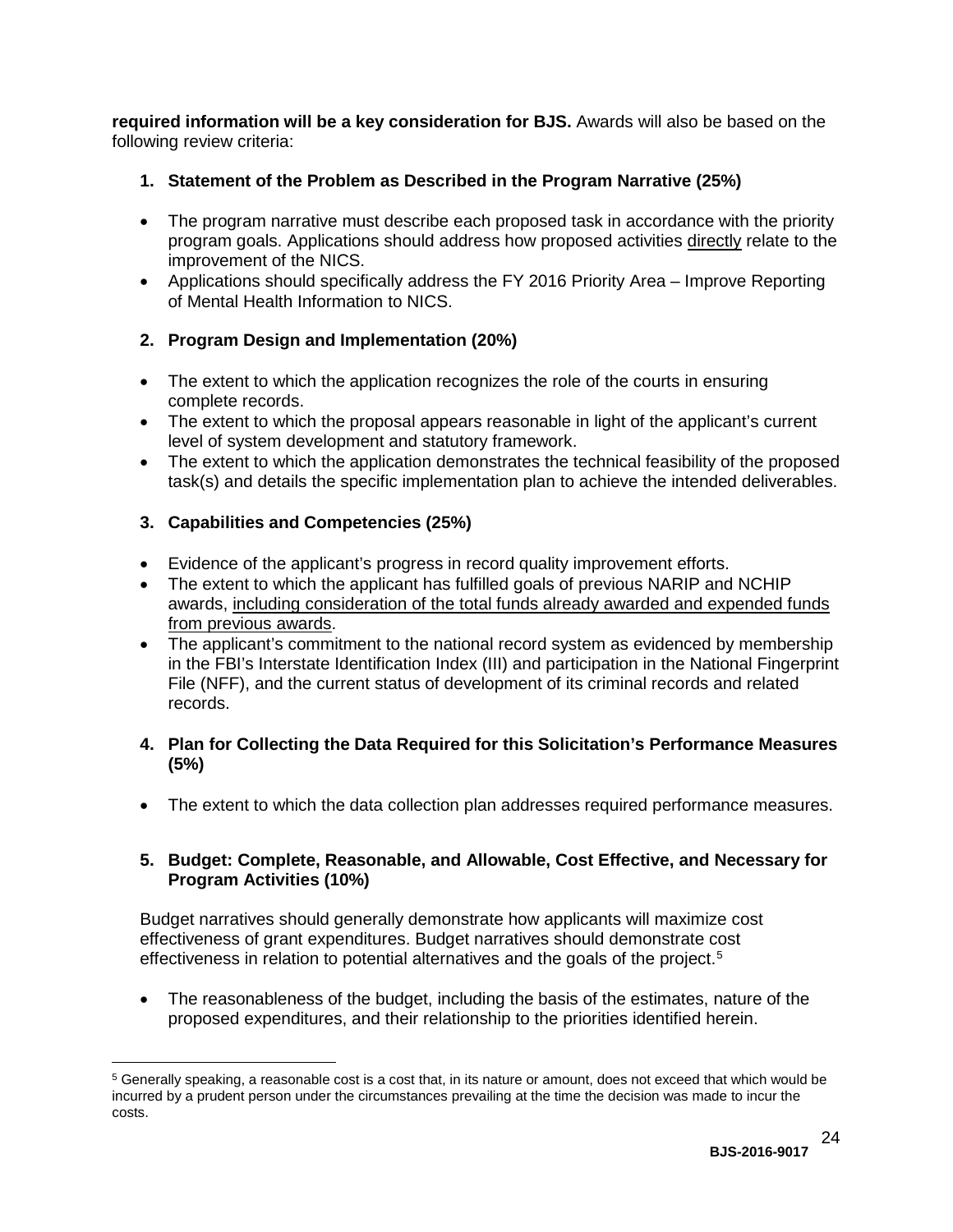# **6. Impact/Outcomes and Evaluation (15%)**

• The extent to which the application identifies the anticipated outcomes of the proposed program(s) in **quantifiable** terms to demonstrate the anticipated level of impact at the national level.

#### <span id="page-24-0"></span>**Review Process**

OJP is committed to ensuring a fair and open process for awarding grants. BJS reviews the application to make sure that the information presented is reasonable, understandable, measurable, and achievable, as well as consistent with the solicitation.

Peer reviewers will review the applications submitted under this solicitation that meet basic minimum requirements. For purposes of assessing whether applicants have met basic minimum requirements, OJP screens applications for compliance with specified program requirements to help determine which applications should proceed to further consideration for award. Although program requirements may vary, the following are common requirements applicable to all solicitations for funding under OJP grant programs:

- Applications must be submitted by an eligible type of applicant
- Applications must request funding within programmatic funding constraints (if applicable)
- Applications must be responsive to the scope of the solicitation
- Applications must include all items designated as "critical elements"
- Applicants will be checked against the System for Award Management (SAM)

For a list of critical elements, see "What an Application Should Include" under [Section D.](#page-10-3)  [Application and Submission Information.](#page-10-3)

BJS may use internal peer reviewers, external peer reviewers, or a combination, to assess applications meeting basic minimum requirements on technical merit using the solicitation's selection criteria. An external peer reviewer is an expert in the subject matter of a given solicitation who is not a current DOJ employee. An internal reviewer is a current DOJ employee who is well-versed or has expertise in the subject matter of this solicitation. A peer review panel will evaluate, score, and rate applications that meet basic minimum requirements. Peer reviewers' ratings and any resulting recommendations are advisory only, although their views are considered carefully. In addition to peer review ratings, considerations for award recommendations and decisions may include, but are not limited to, underserved populations, geographic diversity, strategic priorities, past performance under prior BJS and OJP awards, and available funding.

OJP reviews applications for potential discretionary awards to evaluate the risks posed by applicants before they receive an award. This review may include but is not limited to the following:

- 1. Financial stability and fiscal integrity
- 2. Quality of management systems and ability to meet the management standards prescribed in the Financial Guide
- 3. History of performance
- 4. Reports and findings from audits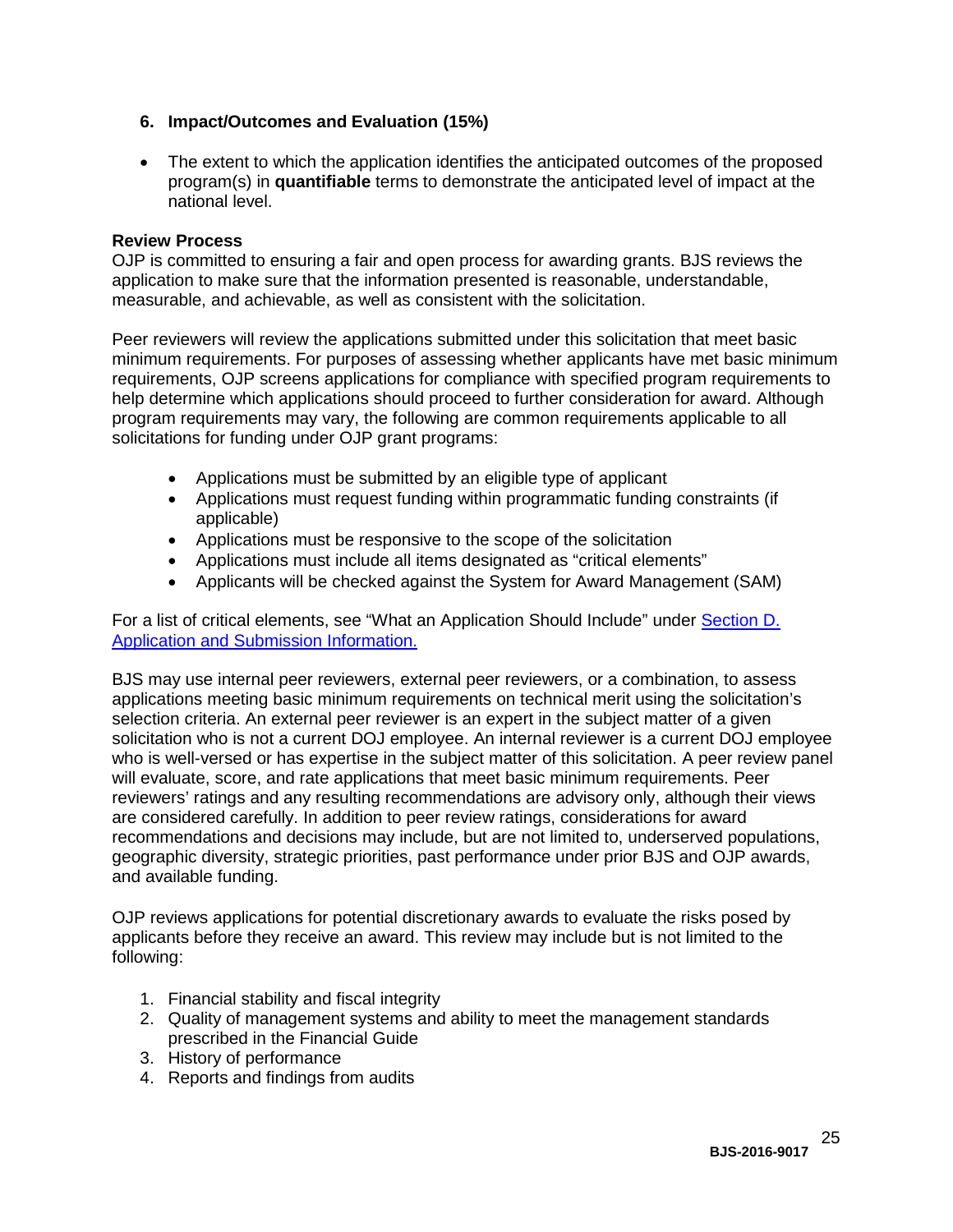- 5. The applicant's ability to effectively implement statutory, regulatory, or other requirements imposed on award recipients
- <span id="page-25-0"></span>6. Proposed costs to determine if the Budget Detail Worksheet and Budget Narrative accurately explain project costs, and whether those costs are reasonable, necessary, and allowable under applicable federal cost principles and agency regulations

# <span id="page-25-3"></span>**F. Federal Award Administration Information**

# <span id="page-25-1"></span>**Federal Award Notices**

OJP sends award notification by email through GMS to the individuals listed in the application as the point of contact and the authorizing official (E-Biz POC and AOR). The email notification includes detailed instructions on how to access and view the award documents, and how to accept the award in GMS. GMS automatically issues the notifications at 9:00 p.m. eastern time on the award date (by September 30, 2016). Recipients will be required to log in; accept any outstanding assurances and certifications on the award; designate a financial point of contact; and review, sign, and accept the award. The award acceptance process involves physical signature of the award document by the authorized representative and the scanning of the fullyexecuted award document to OJP.

# <span id="page-25-2"></span>**Administrative, National Policy, and other Legal Requirements**

If selected for funding, in addition to implementing the funded project consistent with the agency-approved project proposal and budget, the recipient must comply with award terms and conditions, and other legal requirements, including but not limited to OMB, DOJ, or other federal regulations which will be included in the award, incorporated into the award by reference, or are otherwise applicable to the award. OJP strongly encourages prospective applicants to review the information pertaining to these requirements **prior** to submitting an application. To assist applicants and recipients in accessing and reviewing this information, OJP has placed pertinent information on its [Solicitation Requirements](http://ojp.gov/funding/Explore/SolicitationRequirements/index.htm) page of the OJP [Funding Resource Center.](http://ojp.gov/funding/index.htm)

Please note in particular the following two forms, which applicants must accept in GMS prior to the receipt of any award funds, as each details legal requirements with which applicants must provide specific assurances and certifications of compliance. Applicants may view these forms in the Apply section of the [OJP Funding Resource Center](http://ojp.gov/funding/index.htm) and are strongly encouraged to review and consider them carefully prior to making an application for OJP grant funds.

- [Certifications Regarding Lobbying; Debarment, Suspension and Other Responsibility](http://ojp.gov/funding/Apply/Forms.htm)  [Matters; and Drug-Free Workplace Requirements](http://ojp.gov/funding/Apply/Forms.htm)
- [Standard Assurances](http://ojp.gov/funding/Apply/Forms.htm)

 $\overline{a}$ 

Upon grant approval, OJP electronically transmits (via GMS) the award document to the prospective award recipient. In addition to other award information, the award document contains award terms and conditions that specify national policy requirements<sup>[6](#page-25-4)</sup> with which recipients of federal funding must comply; uniform administrative requirements, cost principles, and audit requirements; and program-specific terms and conditions required based on applicable program (statutory) authority or requirements set forth in OJP solicitations and

<span id="page-25-4"></span><sup>6</sup> *See generally* 2 C.F.R. 200.300 (provides a general description of national policy requirements typically applicable to recipients of Federal awards, including the Federal Funding Accountability and Transparency Act of 2006 (FFATA)).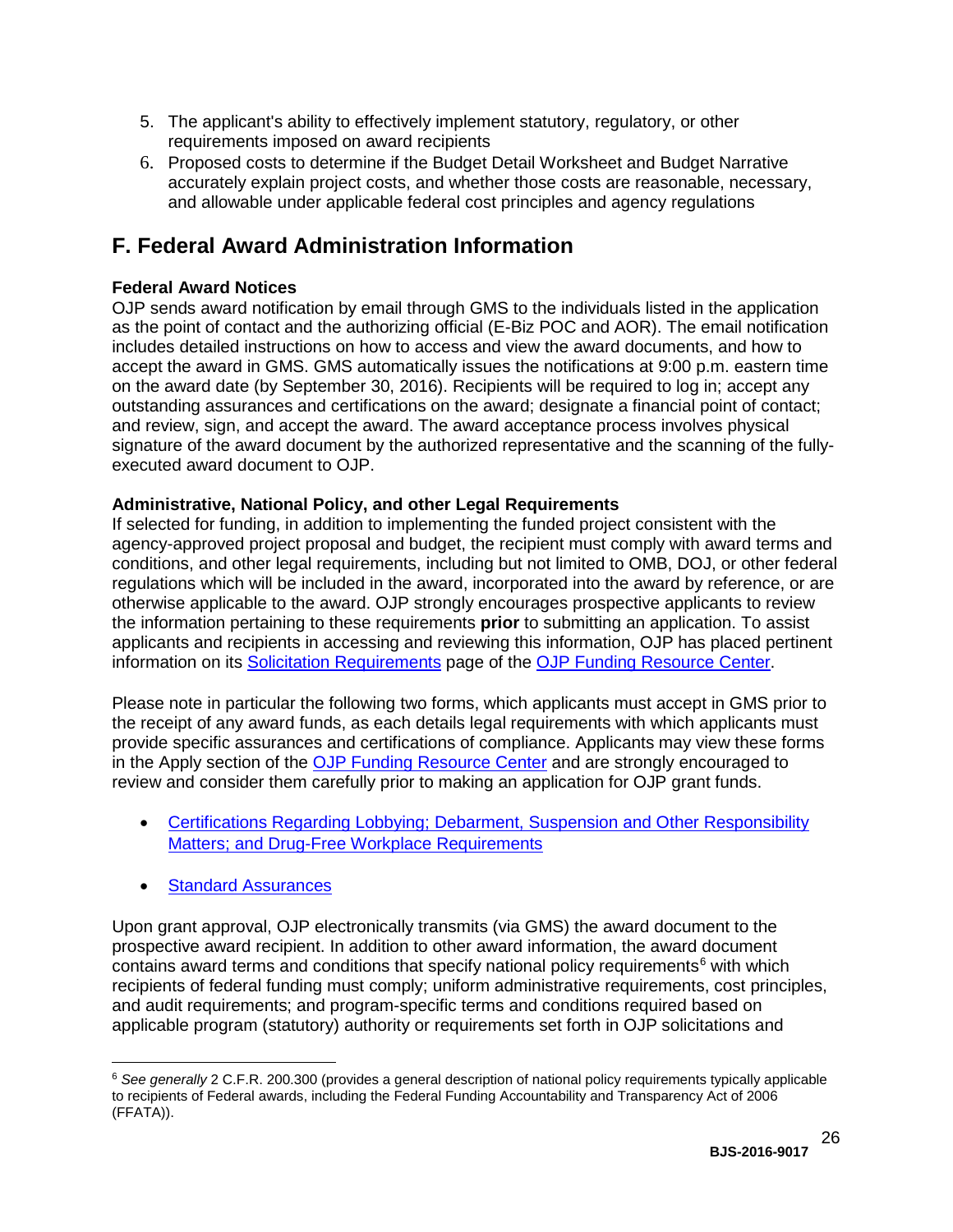program announcements, and other requirements which may be attached to appropriated funding. For example, certain efforts may call for special requirements, terms, or conditions relating to intellectual property, data/information-sharing or -access, or information security; or audit requirements, expenditures and milestones, or publications and/or press releases. OJP also may place additional terms and conditions on an award based on its risk assessment of the applicant, or for other reasons it determines necessary to fulfill the goals and objectives of the program.

Prospective applicants may access and review the text of mandatory conditions OJP includes in all OJP awards, as well as the text of certain other conditions, such as administrative conditions, via the [Mandatory Award Terms and Conditions](http://ojp.gov/funding/Explore/SolicitationRequirements/MandatoryTermsConditions.htm) page of the OJP [Funding Resource Center.](http://ojp.gov/funding/index.htm)

As stated above, BJS anticipates that it will make any award from this solicitation in the form of a cooperative agreement. Cooperative agreement awards include standard "federal involvement" conditions that describe the general allocation of responsibility for execution of the funded program. Generally stated, under cooperative agreement awards, responsibility for the day-to-day conduct of the funded project rests with the recipient in implementing the funded and approved proposal and budget, and the award terms and conditions. Responsibility for oversight and redirection of the project, if necessary, rests with BJS.

In addition to any "federal involvement" condition(s), OJP cooperative agreement awards include a special condition specifying certain reporting requirements required in connection with conferences, meetings, retreats, seminars, symposia, training activities, or similar events funded under the award, consistent with OJP policy and guidance on conference approval, planning, and reporting.

# **Cooperative Agreement Under NCHIP and NARIP**

This NCHIP/NARIP related project is to be funded as a cooperative agreement. The basis for using a cooperative agreement is the substantial involvement of the Bureau of Justice Statistics (BJS) in providing information, guidance, and direction relative to criminal history records improvements within the states. BJS will exercise general approval over the entire project. In addition, the substantial involvement of BJS will include, but not be limited to:

a. Determining the types of criminal history record information that will be useful to Federal, state, and local agencies.

b. Identifying Federal information reporting standards and guidelines and making them available to the recipient or providing access to them.

c. Providing technical assistance to the recipient to enhance state criminal history records, identify convicted felons, and improve the quality and timeliness of criminal history information.

d. Informing the recipient of the status of Federal program requirements, specifications, and funding levels.

e. Requesting and obtaining statistical data as needed to monitor and assess performance with respect to criminal records improvement goals.

## <span id="page-26-0"></span>**General Information about Post-Federal Award Reporting Requirements**

Recipients must submit quarterly financial reports, semi-annual progress reports, final financial and final progress reports, and, if applicable, an annual audit report in accordance with the Part 200 Uniform Requirements as set out at 2 CFR Part 200. Future awards and fund drawdowns may be withheld if reports are delinquent.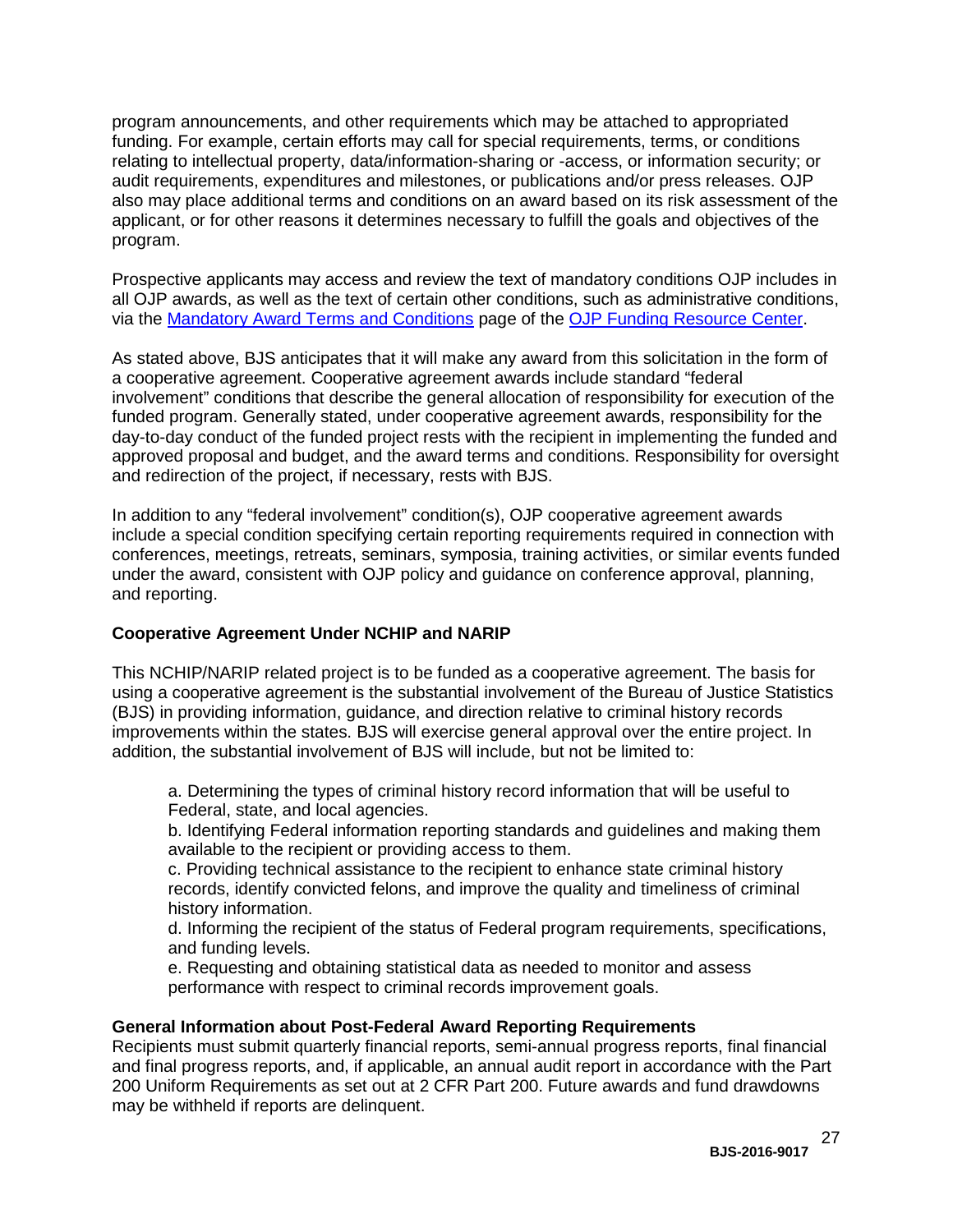Special Reporting requirements may be required by OJP depending on the statutory, legislative, or administrative obligations of the recipient or the program.

## **Comprehensive Strategy for Information Sharing**

Recipient is or will be following a comprehensive strategy for information sharing systems to improve the functioning of the criminal justice system, with an emphasis on integration of all criminal justice components, law enforcement, courts, prosecution, corrections, and probation and parole. Further, the strategy must be developed in consultation with State and local officials with emphasis on the recommendation of officials whose duty it is to oversee, plan, and implement integrated information technology systems, and contain -- (a) a definition and analysis of integration in the State and localities developing integrated information sharing systems; (b) an assessment of the criminal justice resources being devoted to information technology; (c) State and local resource needs; (d) Federal, State, regional, and local information technology coordination requirements; and (e) statewide priorities for planning and implementation of information technology systems.

# **FBI Systems Compatibility**

Recipient agrees that criminal justice information systems designed, implemented, or upgraded with NCHIP or NARIP funds will be compatible, where applicable, with the National Incident-Based Reporting System (NIBRS), the National Crime Information Center system (NCIC 2000), the National Criminal Instant Background Check System (NICS), the Next Generation Identification (NGI), and applicable national, statewide or regional criminal justice information sharing standards and plans.

# **AFIS Compatibility**

Recipient agrees that AFIS (Automated Fingerprint Identification System) equipment purchased under this award will conform to the American National Standards Institute (ANSI) Standard, "Data Format for the Interchange of Fingerprint, Facial & Other Biometric Information" (ANSI/NIST-ITL 1-2007 PART 1) and other reporting standards of the FBI.

## **State and Local Coordination**

Recipient agrees that activities funded under this award will be closely coordinated with related activities supported with OJP, State, local, or tribal funds.

#### **Coordination Involving Federal Employment Check and Firearm-related Background Checks**

Recipient agrees that activities supported under this award will be coordinated with Federal, State, and local activities relating to sharing criminal history record information to investigative services providers pursuant to Title 5 U.S.C. Sec. 9101 and related to presale firearm checks, as appropriate.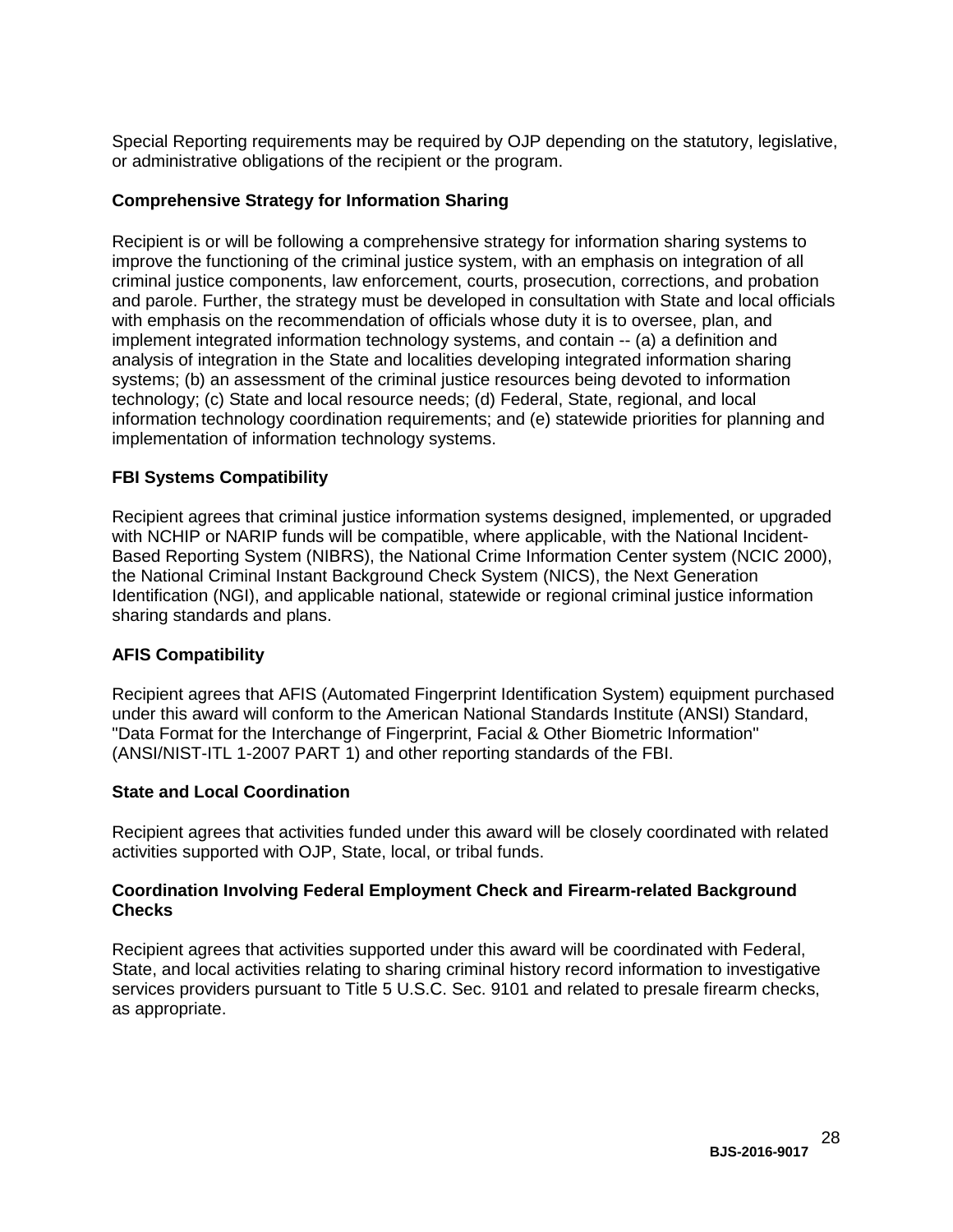# <span id="page-28-0"></span>**G. Federal Awarding Agency Contact(s)**

For Federal Awarding Agency Contact(s), see the title page.

<span id="page-28-1"></span>For contact information for Grants.gov, see the title page.

# **H. Other Information**

# <span id="page-28-2"></span>**Provide Feedback to OJP**

To assist OJP in improving its application and award processes, we encourage applicants to provide feedback on this solicitation, the application submission process, and/or the application review/peer review process. Provide feedback to [OJPSolicitationFeedback@usdoj.gov.](mailto:OJPSolicitationFeedback@usdoj.gov)

**IMPORTANT:** This email is for feedback and suggestions only. Replies are **not** sent from this mailbox. If you have specific questions on any program or technical aspect of the solicitation, **you must** directly contact the appropriate number or email listed on the front of this solicitation document. These contacts are provided to help ensure that you can directly reach an individual who can address your specific questions in a timely manner.

If you are interested in being a reviewer for other OJP grant applications, please email your résumé to [ojppeerreview@lmsolas.com.](mailto:ojppeerreview@lmsolas.com) The OJP Solicitation Feedback email account will not forward your résumé. **Note:** Neither you nor anyone else from your organization can be a peer reviewer in a competition in which you or your organization have submitted an application.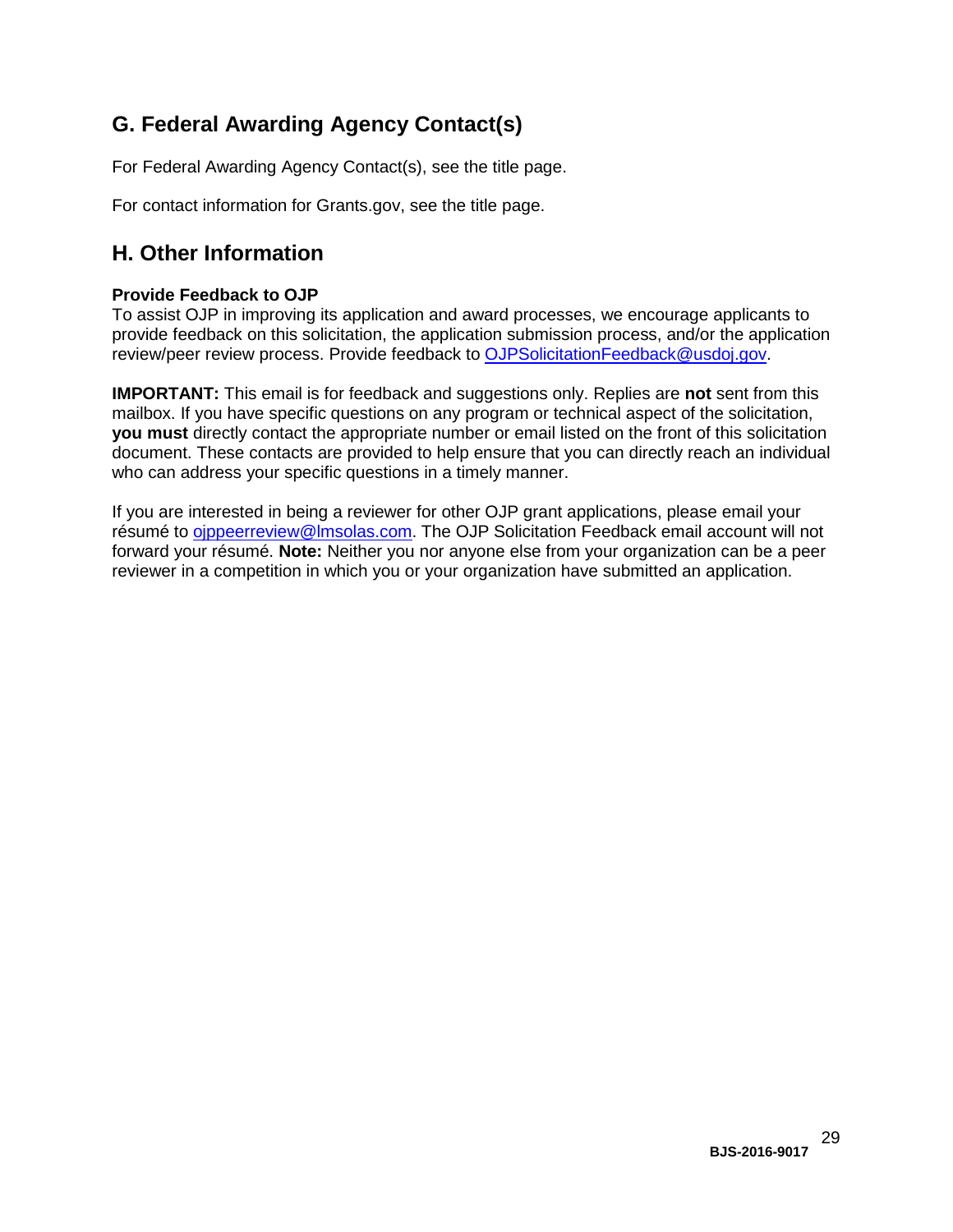# **Application Checklist**

# **FY 2016 NICS Act Record Improvement Program (NARIP)**

<span id="page-29-0"></span>This application checklist has been created to assist in developing an application.

# **What an Applicant Should Do:**

| Prior to Registering in Grants.gov:                                            |  |
|--------------------------------------------------------------------------------|--|
| <b>Acquire a DUNS Number</b><br>(see page 21)                                  |  |
| (see page 22)<br>Acquire or renew registration with SAM                        |  |
| To Register with Grants.gov.                                                   |  |
| Acquire AOR and Grants.gov username/password<br>(see page 22)                  |  |
| Acquire AOR confirmation from the E-Biz POC<br>(see page 22)                   |  |
| To Find Funding Opportunity:                                                   |  |
| Search for the Funding Opportunity on Grants.gov (see page 22)                 |  |
| Download Funding Opportunity and Application Package (see page 22)             |  |
| Sign up for Grants.gov email notifications (optional) (see page 21)            |  |
| Read <i>Important Notice: Applying for Grants in Grants.gov</i>                |  |
| Read OJP policy and guidance on conference approval, planning, and reporting   |  |
| available at ojp.gov/financialguide/DOJ/PostawardRequirements/chapter3.10a.htm |  |
| (see page 10)                                                                  |  |
| After application submission, receive Grants.gov email notifications that:     |  |
| (1) application has been received,                                             |  |
| (2) application has either been successfully validated or rejected with errors |  |
| (see page 22)                                                                  |  |
| If no Grants.gov receipt, and validation or error notifications are received:  |  |
| contact BJS regarding experiencing technical difficulties                      |  |

(see page 23)

## **General Requirements**:

**EXECT** Review the **Solicitation Requirements** in the OJP Funding Resource Center.

# **Eligibility Requirement:**

**EXECT** Agency Designated by the Governor to Administer NCHIP/State Court Agency/Federally recognized Indian tribal government

#### **What an Application Should Include:**

| Application for Federal Assistance (SF-424)   | (see page 12) |
|-----------------------------------------------|---------------|
| <b>Project Abstract</b>                       | (see page 12) |
| <b>Program Narrative</b>                      | (see page 12) |
| <b>Budget Detail Worksheet</b>                | (see page 17) |
| <b>Budget Narrative</b>                       | (see page 17) |
| Indirect Cost Rate Agreement (if applicable)  | (see page 17) |
| Tribal Authorizing Resolution (if applicable) | (see page 18) |
| Applicant Disclosure of High Risk Status      | (see page 18) |